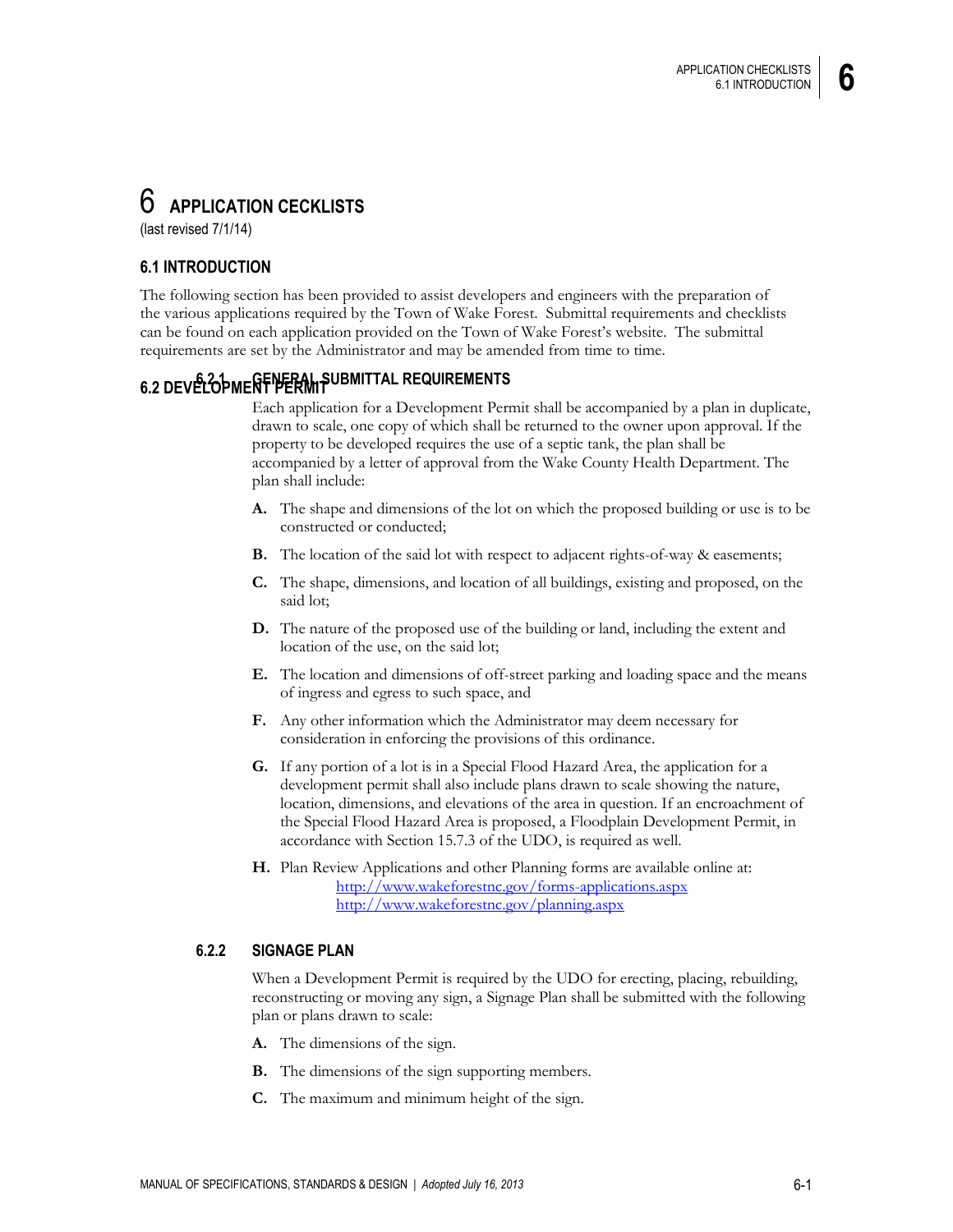- **D.** The proposed location of the sign in relation to the building and/or physical surroundings.
- **E.** The Underwriters' Laboratory label number shall be required prior to erecting any electrical sign.

### **6.3 TREE CLEARING PERMIT**

Developers are to comply with the Tree Protection ordinance as described in the Town's Unified Development Ordinance (UDO), Section 8 and Section 15.7.1.

#### **6.3.1 SUBMITTAL REQUIREMENTS**

An application for a Tree Clearing Permit may be filed only by the owner(s) of the property in question or an authorized agent thereof. An application for a Tree Clearing Permit shall be filed with the Administrator and shall be accompanied by a Vegetation Protection Plan that shall include, at a minimum, the following information on a sheet size no larger than 24 by 36 inches at a minimum scale of one inch equals 50 feet:

- **A.** Vicinity map showing the location of the tract at a readable scale;
- **B.** A map of the entire tract, including the property boundary of the entire tract by courses and distances with references to true meridian and the location and dimension of all on-site and adjacent off-site easements (e.g., drainage, utility, public access, aerial utility, conservation, permanent and temporary construction easements);
- **C.** General information about the tract, including but not limited to the owner of the tract; the current zoning of the tract, the area of the tract, and the conditional-use zoning conditions, planned unit development master plan requirements, if applicable;
- **D.** The location and use(s) of all existing building(s) on the tract;
- **E.** The owner, current zoning and present use of all contiguous properties (including property on opposite side of adjoining streets);
- **F.** The general classification of all existing and proposed adjacent roadways and the ultimate right-of-way boundaries associated with these roadways;
- **G.** The location and width of all future/existing buffers and associated vegetation protection areas, including riparian buffers, perimeter buffers and perimeter streetyards;
- **H.** The proposed limits of timbering activities, including the location and extent of all tree protection fencing as required by this section;
- **I.** The Administrator may reduce or waive the requirements for a Vegetation Protection Plan in situations where it can be demonstrated that all vegetation removal will take place outside of required vegetation protection areas.

#### **6.4 LAND DISTURBANCE PERMIT**

Detailed requirements for erosion and sedimentation control may be found in Section 4 of Appendix B and online at:

[http://www.wakeforestnc.gov/residents-engineering\\_erosionandsedimentcontrol.aspx](http://www.wakeforestnc.gov/residents-engineering_erosionandsedimentcontrol.aspx)

Required Erosion and Sedimentation Control Plans must contain at least all of the items specified on the Town of Wake Forest Erosion and Sedimentation Control Checklist, including administrative fees, pin number, bonds, a copy of deed/land owner approval, engineering drawings, maps, bonding, basin drainage area, existing soils, one set of calculations showing MUSLE (modified universal soil loss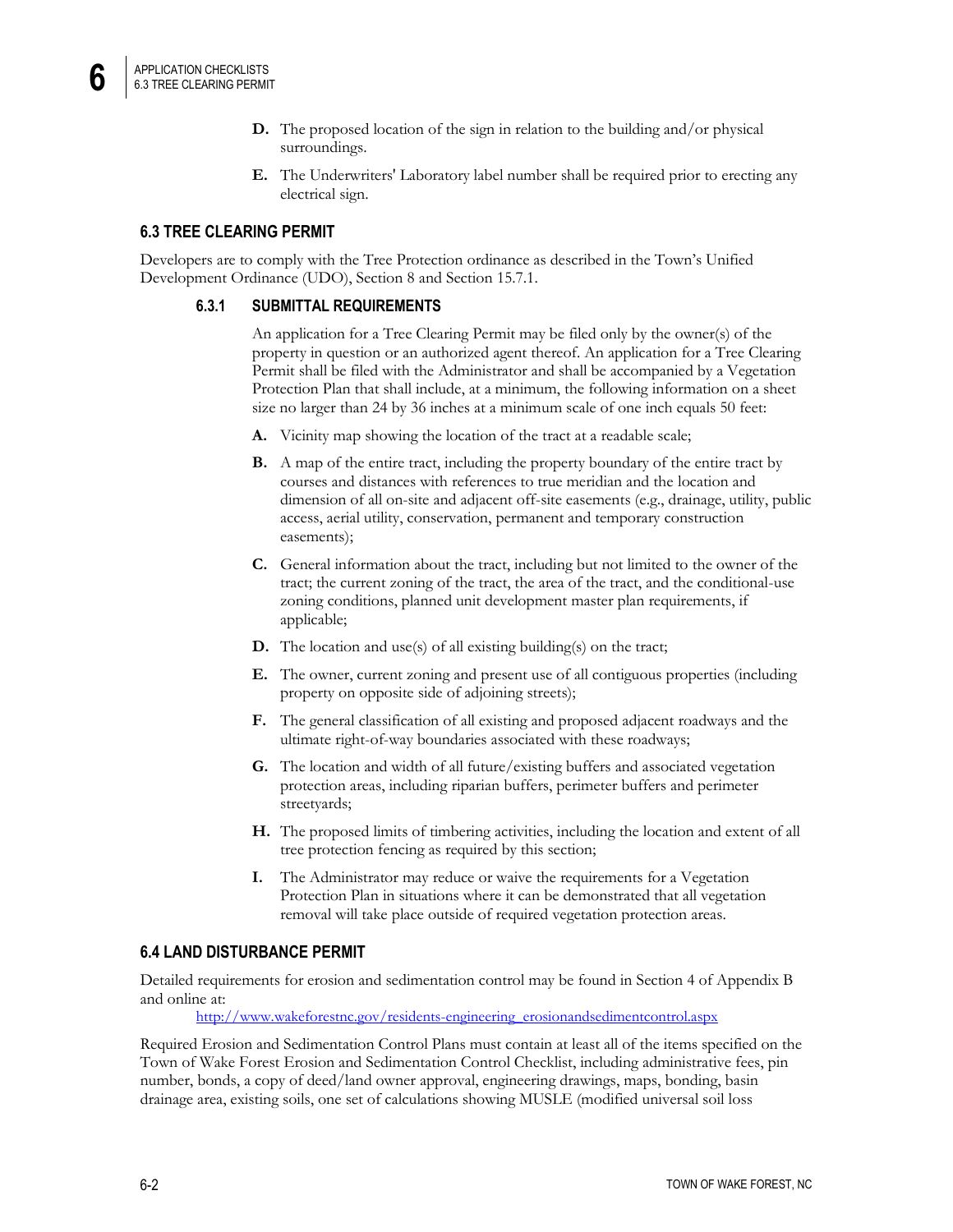equation), 401/404 signed permits if required, NCDOT Driveway permits, NCDOT easements, property easements/access, and narrative statements as needed to adequately describe the proposed development of the tract and the measures planned to comply with the erosion and sedimentation control regulations of this article. Plan content may vary to meet the needs of specific site requirements. Detailed guidelines for plan preparation may be obtained from the Town of Wake Forest Engineering Department upon request.

| <b>Required Information</b>                                                                                                                                                                                                                       | <b>Completed</b> |
|---------------------------------------------------------------------------------------------------------------------------------------------------------------------------------------------------------------------------------------------------|------------------|
| Fees - Due prior to 1st review.                                                                                                                                                                                                                   |                  |
| Financial Responsibility Ownership Form                                                                                                                                                                                                           |                  |
| E&SC Calculations (1 copy)                                                                                                                                                                                                                        |                  |
| Stormwater Calculations (1 copy)                                                                                                                                                                                                                  |                  |
| Stormwater Maintenance and Operation Agreement (due upon completion)                                                                                                                                                                              |                  |
| NCDOT Encroachment/Driveway Permit                                                                                                                                                                                                                |                  |
| DWR 401 Permit                                                                                                                                                                                                                                    |                  |
| USACOE 404 Permit                                                                                                                                                                                                                                 |                  |
| All Plans for Review (see below for minimum requirements)                                                                                                                                                                                         |                  |
| Location/Vicinity Map                                                                                                                                                                                                                             |                  |
| Existing and Proposed Contours (including offsite)                                                                                                                                                                                                |                  |
| Phased Grading Plan (minimum phases to include "initial," "midway,"<br>and "final")                                                                                                                                                               |                  |
| Boundaries of Land Disturbance (clearly delineated with calculated<br>acreage)                                                                                                                                                                    |                  |
| Soils Area Map                                                                                                                                                                                                                                    |                  |
| Drainage Area Delineation Map (existing site and final site)                                                                                                                                                                                      |                  |
| Existing Storm Utilities Map (including all utility easements, storm<br>drainage, basins and level spreaders)                                                                                                                                     |                  |
| Properties Map (including existing lot lines, lot numbers and surrounding<br>property owners)                                                                                                                                                     |                  |
| Hydrology Map (including stream centerlines, stream buffers, wetlands<br>and floodplains)                                                                                                                                                         |                  |
| <b>Temporary Erosion Control Plan</b>                                                                                                                                                                                                             |                  |
| $1_{\cdot}$<br>Erosion Control Measure Calculations (including sediment<br>basins, sediment traps, skimmers, ditches, etc.) – must use<br>Revised Universal Soil Loss Equation* and/or Modified<br>Universal Soil Loss Equation** for entire site |                  |
| 2.<br>Skimmer Basins (required for drainage areas over 5 acres)                                                                                                                                                                                   |                  |
| 3.<br>Construction Entrance (50 foot minimum)                                                                                                                                                                                                     |                  |
| 4.<br>Silt Fences (metal posts with wire)                                                                                                                                                                                                         |                  |
| 5.<br>Hardware Cloth Outlets (special sediment control fences)                                                                                                                                                                                    |                  |
| Tree Protection Fencing (with "Do not enter Tree Protection<br>6.<br>Area" signs in English and Spanish) - required around                                                                                                                        |                  |

## **6.4.1 SUBMITTAL REQUIREMENTS**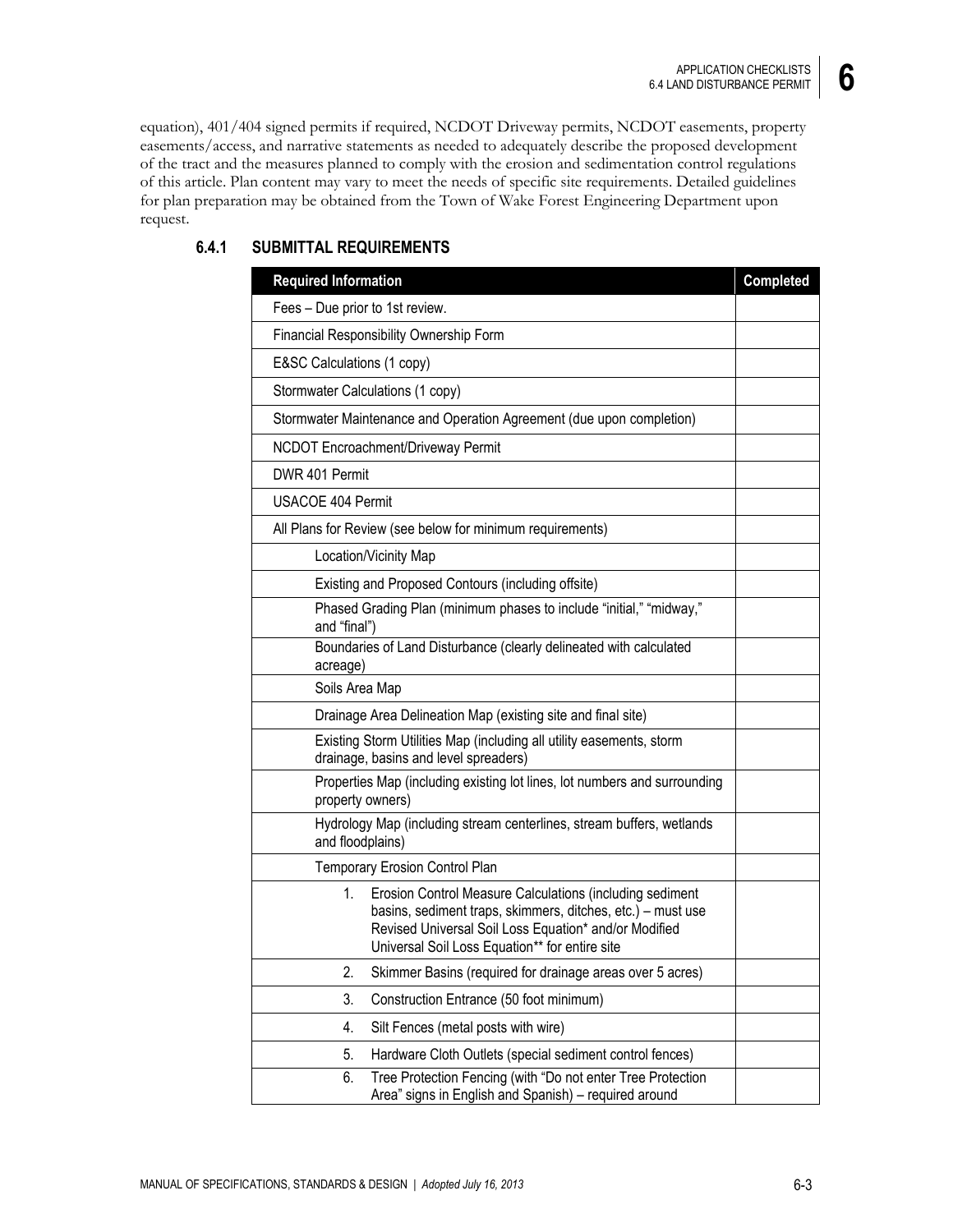|                                  | perimeter of property, at buffer zones, and in tree save areas<br>(around the drip line)                                                        |  |
|----------------------------------|-------------------------------------------------------------------------------------------------------------------------------------------------|--|
| 7.                               | <b>Diversion Ditches</b>                                                                                                                        |  |
| 8.                               | Inlet Protection                                                                                                                                |  |
| 9.                               | Erosion Details per NCDEMLR Erosion and Sediment Control<br>Planning and Design Manual, latest edition                                          |  |
|                                  | Permanent Erosion/Stormwater Control Plan                                                                                                       |  |
| 1.                               | Stormwater Calculations (including pre and post-development<br>peak flow (Q) and percent impervious surface)                                    |  |
| 2.                               | Proposed Stormwater Easements (recorded)                                                                                                        |  |
| 3.                               | Maintenance and Operation Agreement                                                                                                             |  |
| 4.                               | As-Builts (including length and size of stormwater ponds/bio-<br>cells, level spreaders, storm drainage inverts, tops, grates,<br>slopes, etc.) |  |
| 5.                               | Permanent Ditches with Matting                                                                                                                  |  |
| 6.                               | Stormwater Details per NC Division of Water Resources<br>Stormwater Best Management Practices Manual, latest edition                            |  |
| $7_{\scriptscriptstyle{\ddots}}$ | <b>Stabilization Timeframe Chart</b>                                                                                                            |  |

#### **\*Revised Universal Soil Loss Equation (RUSLE)**

| RUSLE: . | $A = R*K*LS*C*P$                                                                                  |
|----------|---------------------------------------------------------------------------------------------------|
| Where :  | $A =$ Longtime average annual soil loss                                                           |
|          | $R =$ Rainfall runoff factor                                                                      |
|          | $K =$ Soil Erodability Factor                                                                     |
|          | $LS = Topographic Factor$ , where L represents the length and S<br>represents the slope steepness |
|          | $C = Cover$ management factor                                                                     |
|          | $P =$ Support practice                                                                            |
|          |                                                                                                   |

#### **\*\*Modified Universal Soil Loss Equation (MUSLE)**

| MUSLE: | $T = 95*(V*Qp)^0.56 *K*LS*C*P$                |
|--------|-----------------------------------------------|
| Where  | $T =$ Sediment yield, tons per storm event    |
|        | $V =$ volume of runoff, acre-feet             |
|        | $Qp =$ Peak flow, cfs                         |
|        | K, LS, C, & P are the same as above for RUSLE |

## **6.5 FLOODPLAIN DEVELOPMENT PERMIT**

Developers are to comply with the Town's Flood Damage Prevention requirements as described in the Unified Development Ordinance (UDO), Section 12.4 and Section 15.7.3. Additional information is available online at: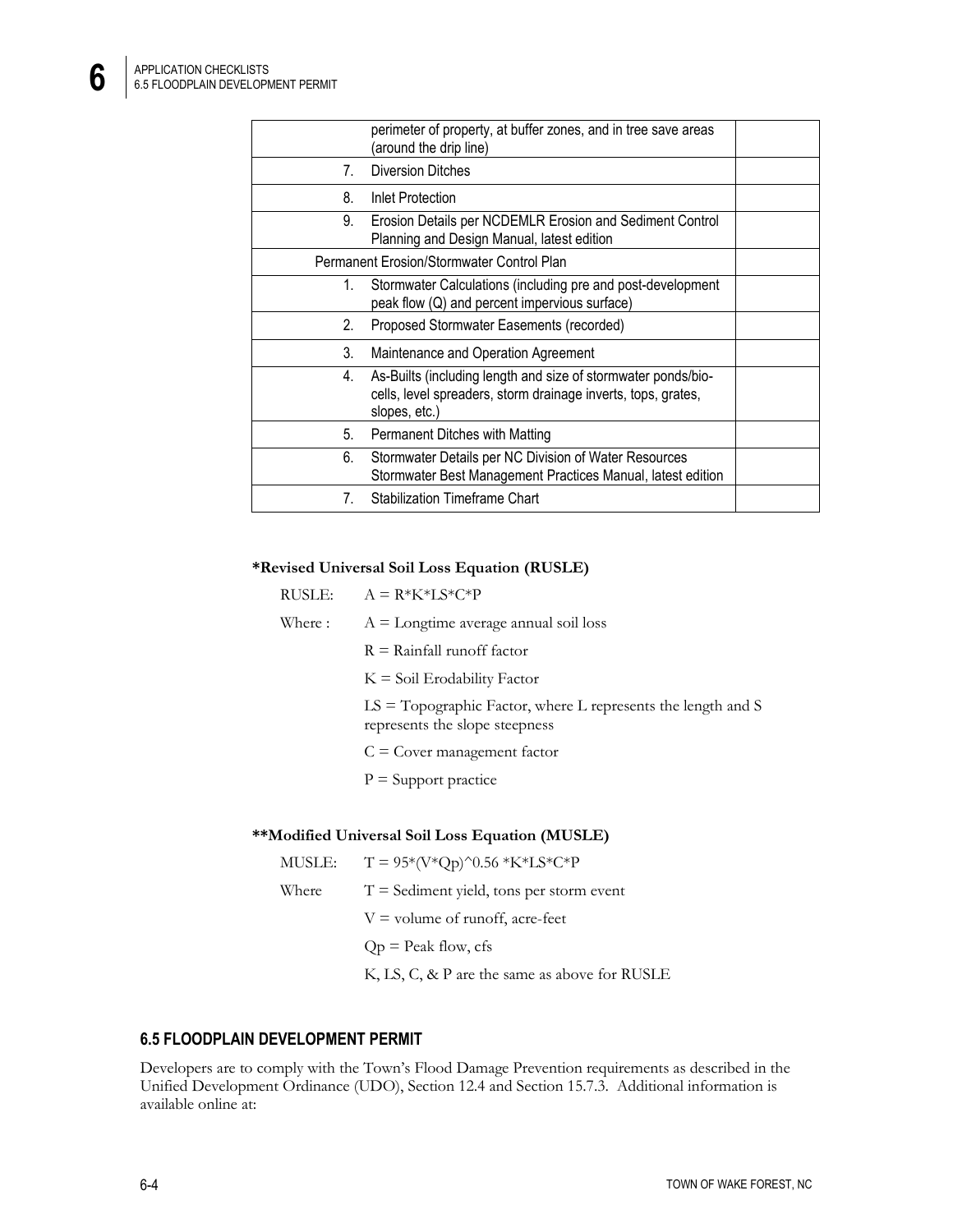<http://www.wakeforestnc.gov/forms-applications.aspx> <http://www.wakeforestnc.gov/planning.aspx>

#### **6.5.1 SUBMITTAL REQUIREMENTS**

Applications for a Floodplain Development Permit shall be made to the Administrator prior to any development activities located within Special Flood Hazard Areas and shall meet the requirements found in Chapter 15 of the UDO. In addition to a Flood Development Permit, a Letter of Map Revision through the applicable state or federal agency may be required. The following items shall be presented to the Administrator with the Floodplain Development Permit application:

- **A.** A plan drawn to scale which shall include, but shall not be limited to, the following: specific details of the proposed floodplain development:
	- **1.** The nature, location, dimensions, and elevations of the area for development/disturbance; existing and proposed structures, utility systems, grading/pavement areas, fill materials, storage areas, drainage facilities, and other development;
	- **2.** The boundary of the Special Flood Hazard Area as delineated on the FIRM or other flood map as determined in Section 12.4 of the UDO or a statement that the entire lot is within the Special Flood Hazard Area;
	- **3.** Flood zone(s) designation of the proposed development area as determined on the FIRM or other flood map as determined in Section 12.4 of the UDO;
	- **4.** The boundary of the floodway(s) or non-encroachment area(s) as determined in Section 12.4 of the UDO;
	- **5.** The Base Flood Elevation (BFE) or Future Conditions Flood Elevation where provided as set forth in Section 12.4 of the UDO;
	- **6.** The old and new location of any watercourse that will be altered or relocated as a result of proposed development;
	- **7.** Certification of the plot plan by a registered land surveyor or professional engineer.
- **B.** Proposed elevation and method thereof, of all development within a Special Flood Hazard Area including but not limited to:
	- **1.** Elevation in relation to mean sea level of the proposed reference level (including basement) of all structures;
	- **2.** Elevation in relation to mean sea level to which any non-residential structure in Zone AE, A or X (Future) will be flood-proofed; and
	- **3.** Elevation in relation to mean sea level to which any proposed utility systems will be elevated or floodproofed.
- **C.** If floodproofing, a Floodproofing Certificate (FEMA Form 81-65) with supporting data and an operational plan that includes, but is not limited to, installation, exercise, and maintenance of floodproofing measures.
- **D.** A Foundation Plan, drawn to scale, which shall include details of the proposed foundation system to ensure all provisions of this ordinance are met. These details include but are not limited to: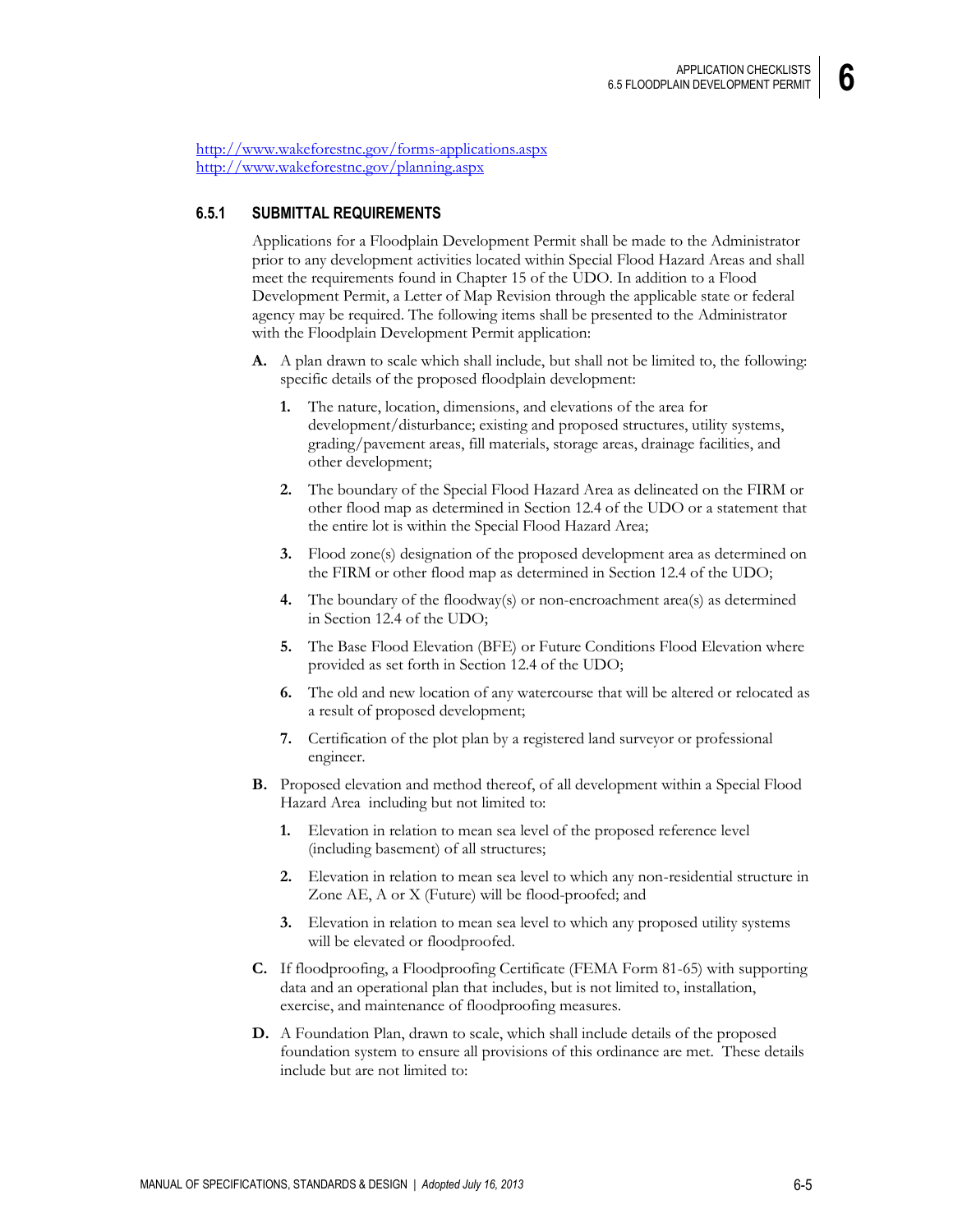- **1.** The proposed method of elevation, if applicable (i.e., fill, solid foundation perimeter wall, solid backfilled foundation, open foundation on columns/posts/piers/piles/shear walls);
- **2.** Openings to facilitate equalization of hydrostatic flood forces on walls, in accordance with Section 12.4.2.B.3.d of the UDO, when solid foundation perimeter walls are used in Zones A, AE and X (future);
- **3.** Usage details of any enclosed areas below the regulatory flood protection elevation.
- **4.** Plans and/or details for the protection of public utilities and facilities such as sewer, gas, electrical, and water systems to be located and constructed to minimize flood damage;
- **5.** Copies of all other Local, State and Federal permits required prior to floodplain development permit issuance (Wetlands, Endangered Species, Erosion and Sedimentation Control, Riparian Buffers, Mining, etc.)
- **6.** Documentation for placement of Recreational Vehicles and/or Temporary Structures, when applicable, to ensure the provisions of Section 12.4.2.B.5 of the UDO are met.
- **7.** A description of proposed watercourse alteration or relocation, when applicable, including an engineering report on the effects of the proposed project on the flood-carrying capacity of the watercourse and the effects to properties located both upstream and downstream; and a map (if not shown on plot plan) showing the location of the proposed watercourse alteration or relocation.

## **6.6 STORMWATER MANAGEMENT PERMIT**

The purpose of this section is to establish the minimal plan submittal requirements for stormwater plan review and approval. Minimal plan submittal requirements for stormwater management permit is described in Section 2 of this Manual and online at:

<http://www.wakeforestnc.gov/npdes-phase-ii.aspx>

#### **6.6.1 SUBMITTAL REQUIREMENTS**

Two complete sets of site plan drawings and two complete sets of sitework calculations shall be submitted to the Town Engineering Department for review and approval, and shall include:

#### **A. Certification Requirements**

The following certifications shall appear on all plans.

#### **1. Designer's Certification**

"I hereby certify that, to the best of my ability, this plan has been prepared in accordance with the latest Town of Wake Forest Standards and Specifications for Stormwater Management and Stormwater Policy of the Town Code of the Town of Wake Forest."

> Signature: Printed Name and Title: Date: Registration Number: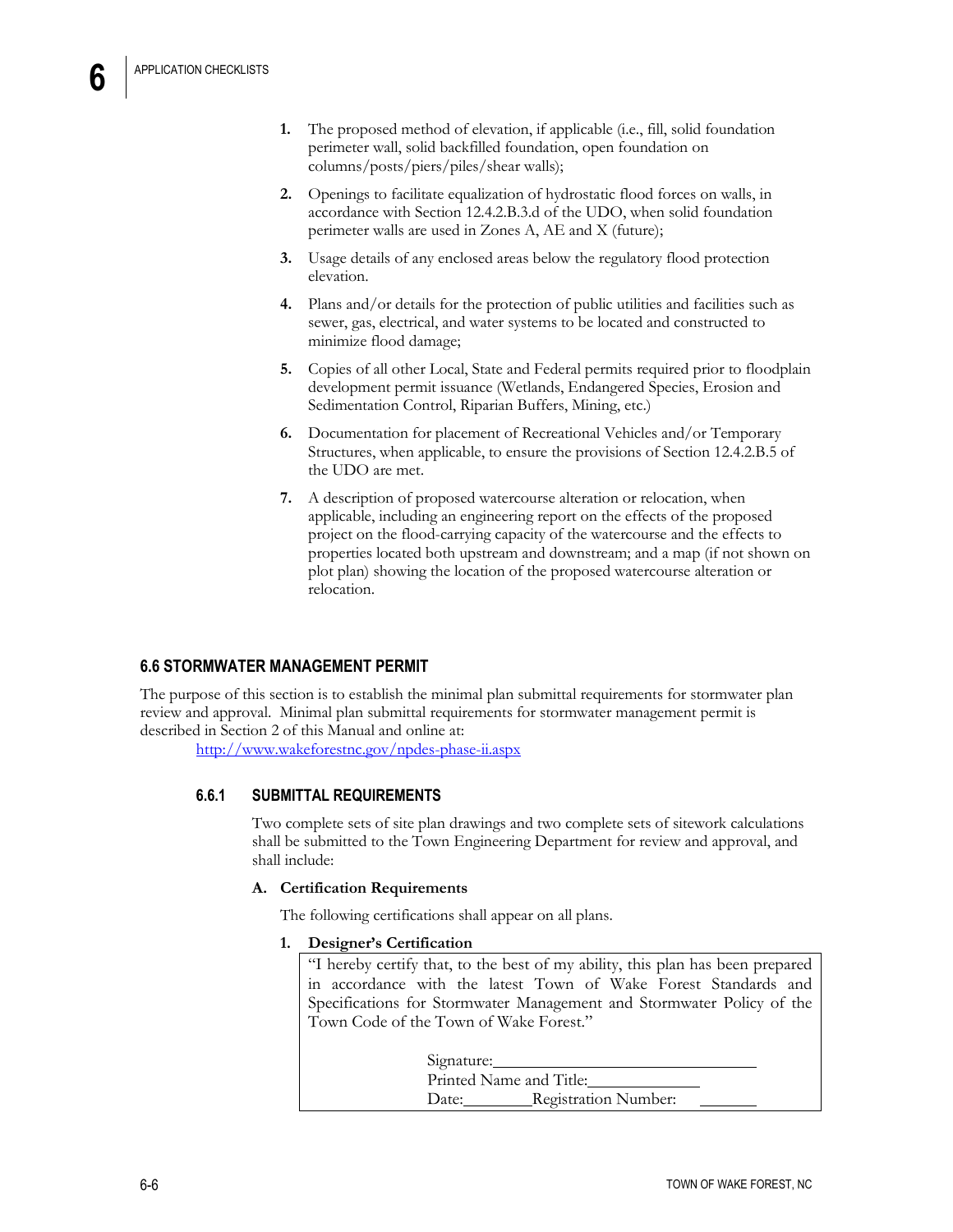#### **2. Owner's/Developer's Certification**

"I/We hereby certify that all site construction, drainage and grading will be done pursuant to this plan and that the applicable Stormwater Management conditions and requirements of the Town of Wake Forest, the State of North Carolina and the Federal Government and its agencies are hereby made part of this plan."

| Signature:    |       |
|---------------|-------|
| Printed Name: |       |
| Title:        | Date: |

- **B. Stormwater Management Permit Application, Supplement Forms, and Checklists:** The stormwater management permit application package shall include the Stormwater Permit Application, Checklist, Supplement Forms, calculations, etc. as discussed in Appendix B, Section 2 Stormwater Management and found in Section 2.12, Stormwater Appendix.
- **C. Additional Requirements:** Approval of Stormwater Management Plans and Calculations by the Town of Wake Forest Engineering Department does not complete the Town of Wake Forest review process. All other applicable Town Departments, County, State, and Federal agencies must also approve the plan as warranted. It shall be the sole responsibility of the Owner/Developer/Designer to acquire all applicable approvals.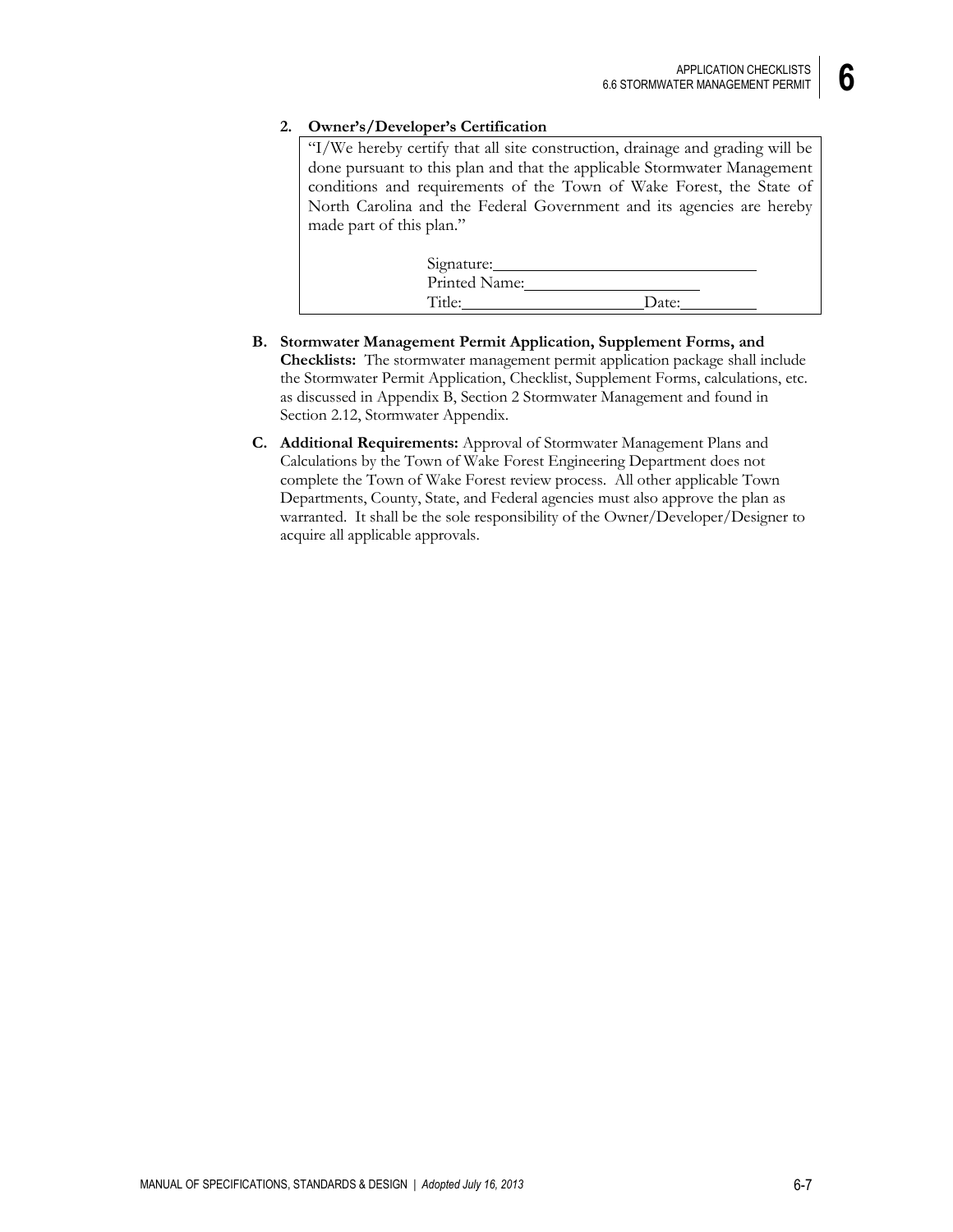# **CHECKLIST FOR STORMWATER STANDARDS** Town of Wake Forest

| <b>OFFICE USE ONLY:</b>                                                                                                                                                                                    |  |
|------------------------------------------------------------------------------------------------------------------------------------------------------------------------------------------------------------|--|
| File Number: View Management of the Number                                                                                                                                                                 |  |
| Number of Plan Sets Received:                                                                                                                                                                              |  |
| Date of Submittal:<br><u>Date of Submittal:</u>                                                                                                                                                            |  |
| Reviewer's Name:<br><u>Example 2008</u>                                                                                                                                                                    |  |
|                                                                                                                                                                                                            |  |
|                                                                                                                                                                                                            |  |
| Please provide complete documentation and details where applicable. NO PLAN SUBMITTAL<br>will be complete unless all information is filled out completely. Indicate "Not Applicable" where<br>appropriate. |  |
|                                                                                                                                                                                                            |  |
| <b>Owner Information:</b>                                                                                                                                                                                  |  |
|                                                                                                                                                                                                            |  |
|                                                                                                                                                                                                            |  |
|                                                                                                                                                                                                            |  |
|                                                                                                                                                                                                            |  |
|                                                                                                                                                                                                            |  |
| <b>Developer Information:</b>                                                                                                                                                                              |  |
|                                                                                                                                                                                                            |  |
|                                                                                                                                                                                                            |  |
|                                                                                                                                                                                                            |  |
|                                                                                                                                                                                                            |  |
|                                                                                                                                                                                                            |  |
|                                                                                                                                                                                                            |  |
| <b>Designer Information:</b>                                                                                                                                                                               |  |
| Name of Company: 1999 Manual Manual Manual Manual Manual Manual Manual Manual Manual Manual Manual Manual Manua                                                                                            |  |
|                                                                                                                                                                                                            |  |
| Project Designer: Registration Number: 2014                                                                                                                                                                |  |
|                                                                                                                                                                                                            |  |
|                                                                                                                                                                                                            |  |
|                                                                                                                                                                                                            |  |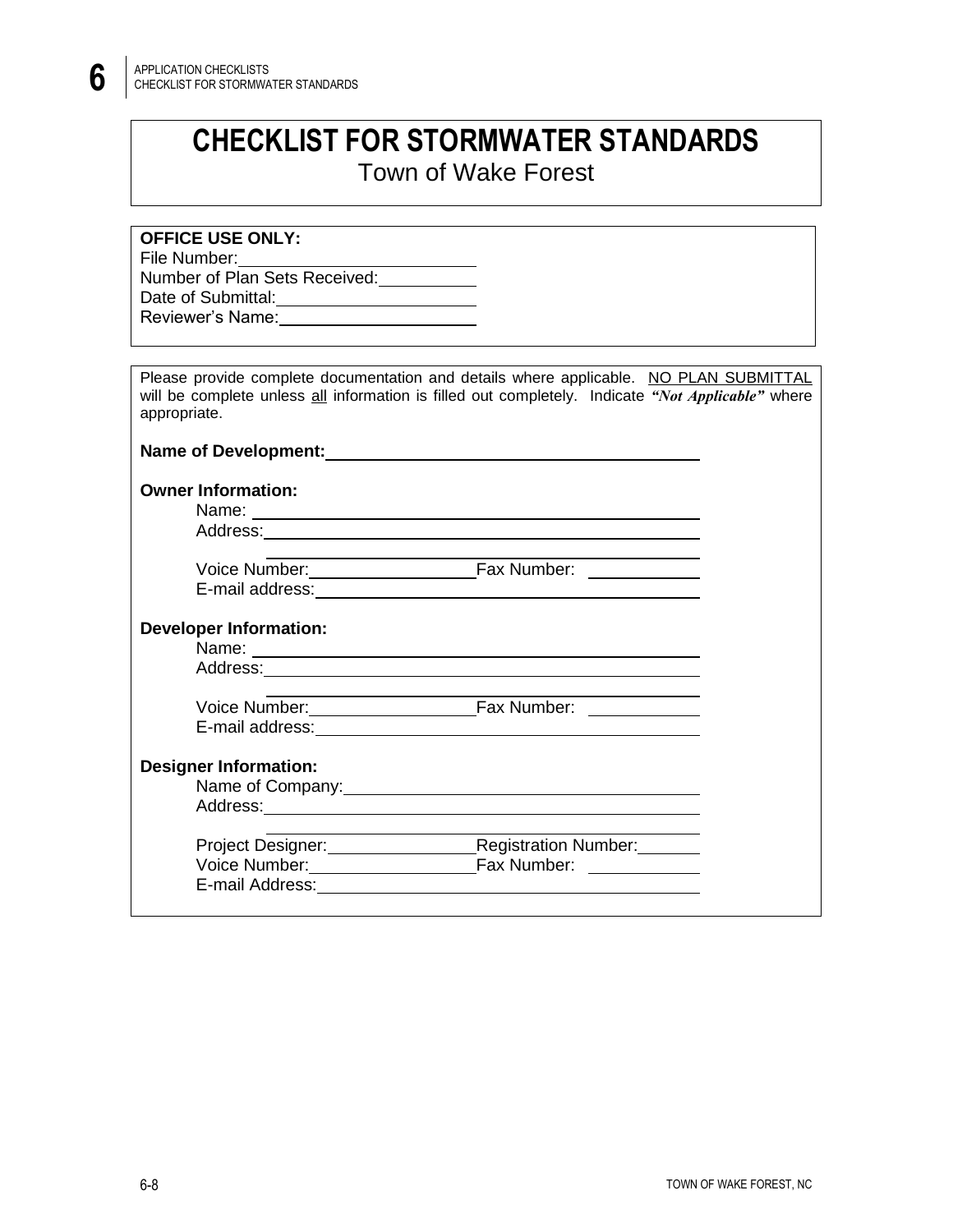|--|

| Yes    | <b>No</b> | N/A    | Sheet No. | Description                        | Remarks |
|--------|-----------|--------|-----------|------------------------------------|---------|
|        |           |        |           |                                    |         |
| $\Box$ | $\Box$    | $\Box$ |           | <b>Development Name</b>            |         |
| $\Box$ | $\Box$    | □      |           | Owner                              |         |
| П      | □         | □      |           | Design Firm                        |         |
| $\Box$ | □         | □      |           | Sealed, Signed and Dated           |         |
| $\Box$ | □         | □      |           | <b>Sheet Number</b>                |         |
| $\Box$ | $\Box$    | $\Box$ |           | Date                               |         |
| □      | □         | □      |           | <b>Revision Numbers and Dates</b>  |         |
| П      | □         | □      |           | Designer's Certification           |         |
| П      | □         | □      |           | Owner's/Developer's Certification  |         |
| □      | $\Box$    | $\Box$ |           | <b>North Arrow</b>                 |         |
| □      | $\Box$    | $\Box$ |           | <b>Property Lines</b>              |         |
| □      | □         | $\Box$ |           | Legend                             |         |
| $\Box$ | $\Box$    | $\Box$ |           | <b>Vicinity Map</b>                |         |
| $\Box$ | □         | □      |           | Scale                              |         |
| П      | $\Box$    | □      |           | <b>Adjacent Property Owners</b>    |         |
| П      | □         | □      |           | Existing Streets, Buildings, etc.  |         |
| $\Box$ | □         | □      |           | <b>Wooded Limits</b>               |         |
| □      | □         | □      |           | <b>Wetland Limits</b>              |         |
| П      | □         | □      |           | Easements                          |         |
| $\Box$ | $\Box$    | □      |           | Land Use of Surrounding Areas      |         |
| $\Box$ | □         | □      |           | Original<br>Contours<br>$(2$ -foot |         |
|        |           |        |           | intervals)                         |         |
| $\Box$ | $\Box$    | □      |           | <b>Actual Field Survey</b>         |         |
| $\Box$ | $\Box$    | □      |           | Town/USGS Topographical Data       |         |
| $\Box$ | $\Box$    | $\Box$ |           | Existing Streams, Lakes, etc.      |         |
| $\Box$ | $\Box$    | $\Box$ |           | $(2$ -foot<br>Proposed<br>Contours |         |
|        |           |        |           | intervals)                         |         |
| $\Box$ | $\Box$    | $\Box$ |           | Size and Location of Existing      |         |
|        |           |        |           | <b>Culverts</b>                    |         |
| □      | $\Box$    | $\Box$ |           | Size and Location of Proposed      |         |
|        |           |        |           | <b>Culverts</b>                    |         |
| $\Box$ | □         | $\Box$ |           | Submitting Two Set of Plans        |         |

## **Plan Requirements** (Indicate *"N/A"* where appropriate)**:**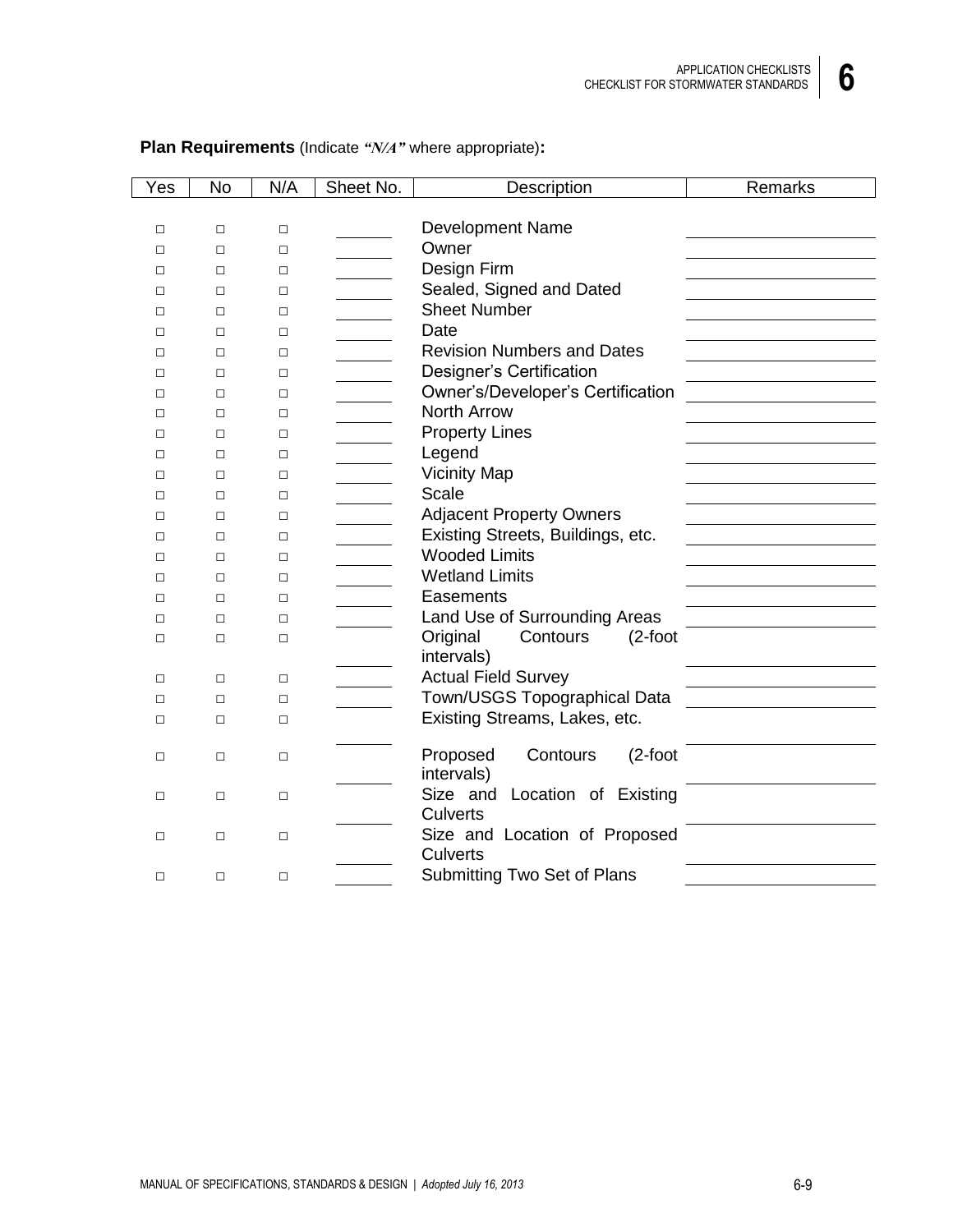## **Calculation Requirements:**

| Yes    | No                    | N/A                           | Sheet No. | Description                                | Remarks |
|--------|-----------------------|-------------------------------|-----------|--------------------------------------------|---------|
| $\Box$ | $\Box$                | $\Box$                        |           | Development Name                           |         |
| $\Box$ | □                     | $\Box$                        |           | Owner                                      |         |
| $\Box$ | $\Box$                | $\Box$                        |           | Design Firm                                |         |
| $\Box$ | $\Box$                | $\Box$                        |           | Sealed, Signed and Dated                   |         |
| $\Box$ | □                     | $\Box$                        |           | <b>Submitting Two Sets of Calculations</b> |         |
|        |                       |                               |           |                                            |         |
|        | <b>Piped Systems:</b> |                               |           |                                            |         |
| $\Box$ | □                     | $\Box$                        |           | Designed for 10-yr Storm                   |         |
| □      | □                     | $\Box$                        |           | Analyzed for 25-yr Storm                   |         |
| □      | □                     | $\Box$                        |           | Minimum Velocity = $2.5$ FPS               |         |
| □      | □                     | $\Box$                        |           | Minimum Cover $= 2$ Feet                   |         |
| □      | □                     | $\Box$                        |           | <b>Headwall or Flared End Sections</b>     |         |
| $\Box$ | $\Box$                | $\Box$                        |           | <b>Energy Dissipater Calculations</b>      |         |
| □      | □                     | $\Box$                        |           | <b>Evaluation of Downstream System</b>     |         |
| $\Box$ | $\Box$                | $\Box$                        |           | Catch Basin Designed for 2-yr              |         |
|        |                       |                               |           | <b>Storm</b>                               |         |
| $\Box$ | $\Box$                | $\Box$                        |           | Public Easement Terminates at the          |         |
|        |                       |                               |           | end of the Stilling Basin or Outlet        |         |
|        |                       |                               |           | Protection                                 |         |
| $\Box$ | $\Box$                | $\Box$                        |           | Private Easement Begins at the end         |         |
|        |                       |                               |           | of the Stilling Basin or Outlet            |         |
|        |                       |                               |           | Protection                                 |         |
|        |                       | <b>Open Channel Systems:</b>  |           |                                            |         |
|        |                       |                               |           |                                            |         |
| □      | □                     | $\Box$                        |           | Designed for 10-yr Storm                   |         |
| $\Box$ | $\Box$                | $\Box$                        |           | Analyzed for 25-yr Storm                   |         |
| □      | □                     | $\Box$                        |           | Side Slopes 3 to 1 or flatter              |         |
| □      | □                     | $\Box$                        |           | Minimum Bottom Width $=$ 3 Feet            |         |
| $\Box$ | $\Box$                | $\Box$                        |           | Velocity Check (Liners provided, If        |         |
|        |                       |                               |           | Needed)                                    |         |
| $\Box$ | $\Box$                | $\Box$                        |           | Evaluation of Downstream System            |         |
|        | $\Box$                |                               |           | Public Easement Ends and Private           |         |
|        |                       |                               |           | Easement Begins at the Beginning           |         |
|        |                       |                               |           | of the Ditch Section                       |         |
|        |                       | <b>Other Plan Submittals:</b> |           |                                            |         |
|        |                       |                               |           |                                            |         |
| $\Box$ | $\Box$                | $\Box$                        |           | <b>Wake Forest Erosion Control</b>         |         |
| □      | $\Box$                | $\Box$                        |           | <b>NCDOT</b>                               |         |
| □      | □                     | $\Box$                        |           | US Army Corps of Engineers                 |         |
| $\Box$ | $\Box$                | $\Box$                        |           | <b>NCDWR</b>                               |         |
|        |                       |                               |           |                                            |         |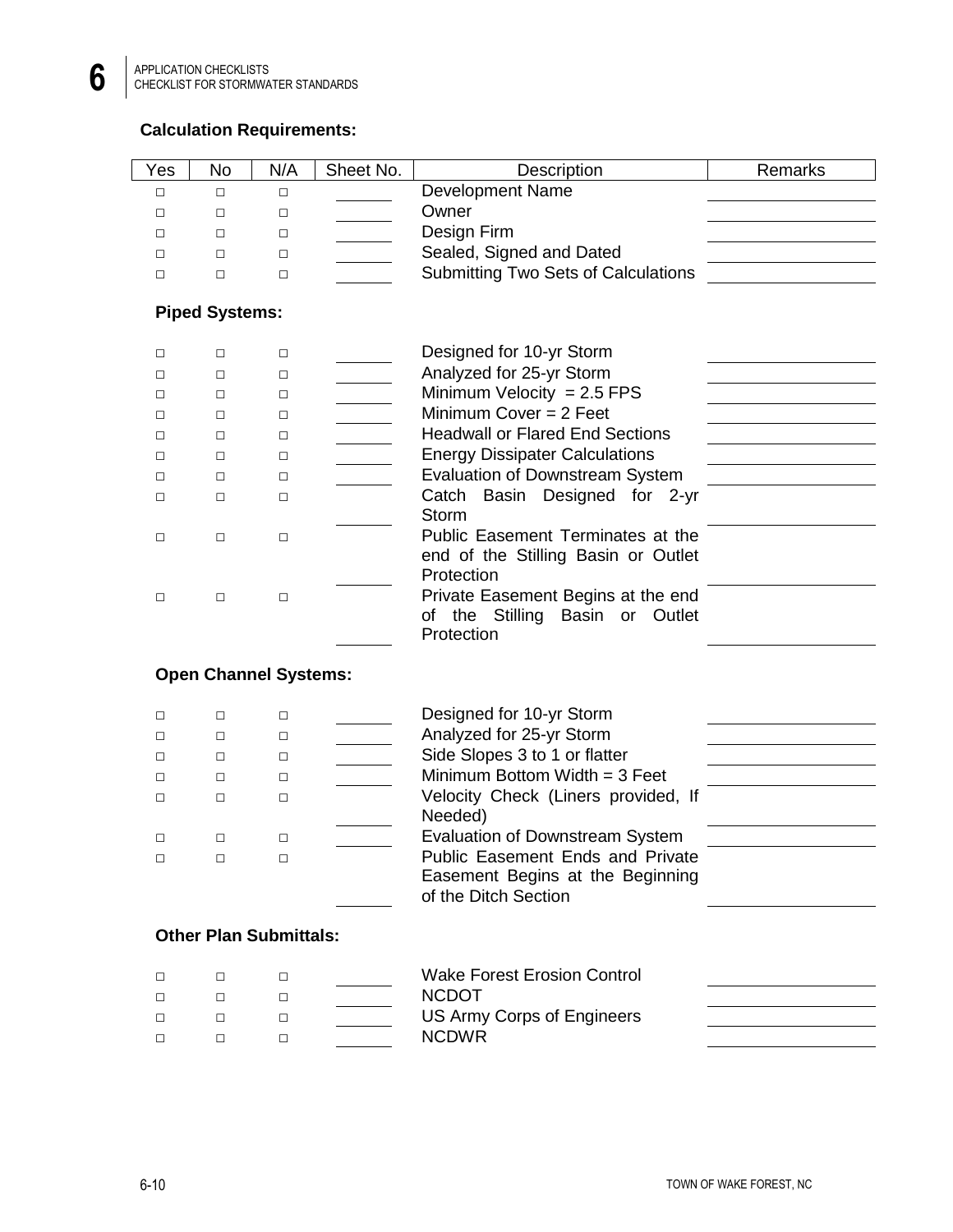## **SUBMITTAL WORKSHEET FOR DRY DETENTION AND WET RETENTION FACILITIES**

The Town of Wake Forest will follow the Division of Water Quality – 401 Wet Detention Basin Design for all detention and retention basins within the Town's jurisdiction. Please provide complete documentation and details where applicable. A complete stormwater management plan submittal includes a detention/retention basin worksheet for each basin, design calculations, plan and specifications showing all basin and outlet structure details, and a fully executed operation and maintenance agreement. An incomplete submittal package will result in a request for additional information and will substantially delay final review and approval of the project. Indicate "Not Applicable" where appropriate if design is a dry detention basin.

#### **I. Project Information** (please complete the following information):

#### Project Name:

For projects with multiple basins, specify which basin this worksheet applies to:

| <b>Basin Bottom Elevation</b>                                           | ft.                           | (average elevation of the floor of the basin)                                                 |
|-------------------------------------------------------------------------|-------------------------------|-----------------------------------------------------------------------------------------------|
| <b>Permanent Pool Elevation</b>                                         | ft.                           | (elevation of the orifice invert out)                                                         |
| <b>Temporary Pool Elevation</b>                                         | ft.                           | (elevation of the outlet structure invert in)                                                 |
| Permanent Pool Surface Area                                             | sq. ft.                       | (water surface area at permanent pool elevation)                                              |
| Drainage Area                                                           | ac.                           | (on-site and off-site drainage to the basin)                                                  |
| Impervious Area                                                         | ac.                           | (on-site and off-site drainage to the basin)                                                  |
| Permanent Pool Volume<br><b>Temporary Pool Volume</b><br>Forebay Volume | cu. ft.<br>cu. ft.<br>cu. ft. | (combined volume of main basin and forebay)<br>(volume detained on top of the permanent pool) |
| SA/DA used<br>Diameter of Orifice and Number                            | in.                           | (surface area to drainage area ratio)<br>(draw down orifice diameter and number of)           |

#### **II. Required Items Checklist**

The following checklist outlines design requirements per the Stormwater Best Management Practices Manual (N.C. Department of Environment, Health and Natural Resources, November 1995) and Administrative Code Section: 15 A NCAC 2H .1008. Initial in the space provided to indicate the following design requirements have been met and supporting documentation is attached. *If a requirement has not been met, attach an explanation of why.*

| Applicants Initials |                                                                                        |
|---------------------|----------------------------------------------------------------------------------------|
|                     | The temporary pool controls runoff from the 1 inch storm event                         |
|                     | The basin length to width ratio is greater than 3:1                                    |
|                     | The basin side slopes are no steeper than 3:1                                          |
|                     | A submerged and vegetated perimeter shelf at less than 6:1 is provided                 |
|                     | Vegetation to the permanent pool elevation is specified                                |
|                     | An emergency drain is provided to drain the basin                                      |
|                     | The permanent pool depth is between 3 and 6 feet (required minimum of 3 feet)          |
|                     | The temporary pool draws down in 2 to 5 days                                           |
|                     | The forebay volume is approximately equal to 20% of the total basin volume             |
|                     | Sediment storage is provided in the permanent pool                                     |
|                     | Access is provided for maintenance                                                     |
|                     | A minimum 30-foot vegetated filter is provided at the outlet                           |
|                     | A site specific operation and maintenance (O&M) plan is provided                       |
|                     | A vegetation management/mowing schedule is provided in the O&M plan                    |
|                     | Semi-annual inspections are specified in the O&M plan                                  |
|                     | A debris check is specified in the O&M plan to be performed after every storm event    |
|                     | A specific sediment clean-out benchmark is listed (elevation or depth) in the O&M plan |
|                     | A responsible party is designated in the O&M plan                                      |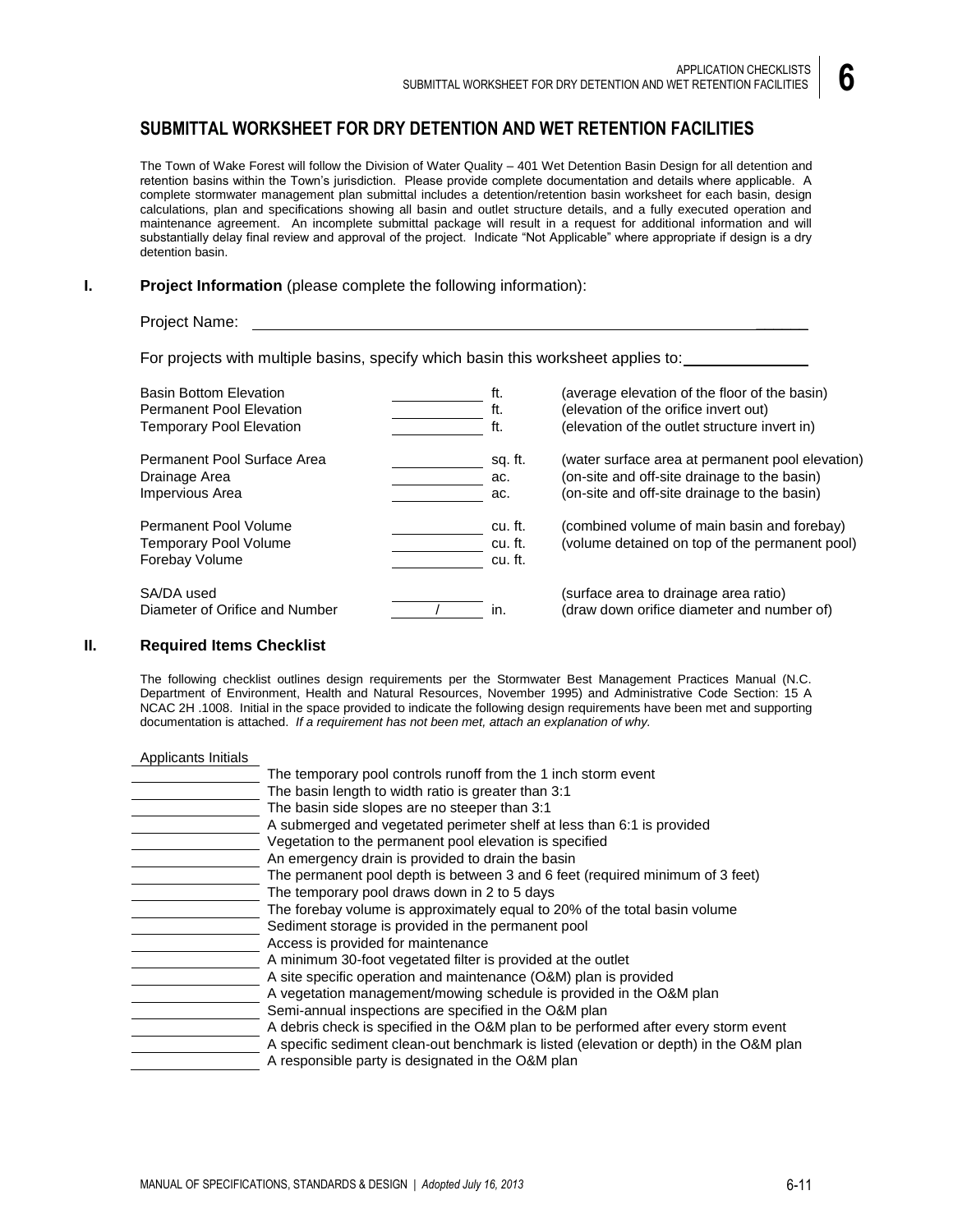## **6.7 SITE PLAN APPLICATIONS**

#### **6.7.1 SITE MASTER PLAN**

The Site Master Plan is intended to provide a detailed two-dimensional drawing that illustrates all of the required site features including the following information:

#### **A. Existing Conditions Information**

- **1.** Existing developed conditions of the property including:
	- **a.** Existing structures with built year & historical significance;
	- **b.** Cemeteries;
	- **c.** Bridges or culverts;
	- **d.** Utilities (water & sewer, drainage, storm water, electrical, cable, fiber optics, etc.);
	- **e.** Driveways & curb cuts;
	- **f.** Sidewalks, surface parking & loading areas;
	- **g.** Public and private streets with pavement width;
	- **h.** Any known contaminated soils or hazardous materials;
	- **i.** Existing & proposed easements including but not limited to, electric, water, sewer, storm, drainage, private streets, gas, or other service related easements including location, width & purpose.
- **2.** Existing natural features of the property including:
	- **a.** Forest stands or trees of a uniform size and species;
	- **b.** Specimen trees of varying sizes and species, particularly free standing or open-grown or field grown trees;
	- **c.** Previously documented rare or protected species' habitats.
	- **d.** Riparian & watershed boundaries/buffers, wetlands, watercourses with name and direction of flow;
	- **e.** State & federal reports regarding wetlands and stream buffer delineations;
	- **f.** Special flood hazard areas;
	- **g.** Wood line & vegetation type with location of all specimen trees;
	- **h.** Soils map;
	- **i.** Existing contour lines at a minimum of two (2) foot contour intervals.

#### **B. General Information**

- **1.** Vicinity Map of area showing location of property & existing surrounding site conditions at a scale of not less than  $1$  inch  $= 1,000$  feet;
- **2.** North arrow on all sheets;
- **3.** Boundaries of the proposed property to be developed;
- **4.** Owner & developers contact information;
- **5.** Layout standards, certificates & details from Section 6.11 of the MSSD.
- **6.** Five paper copies of plans at a scale not less than  $1$  inch  $= 50$  feet.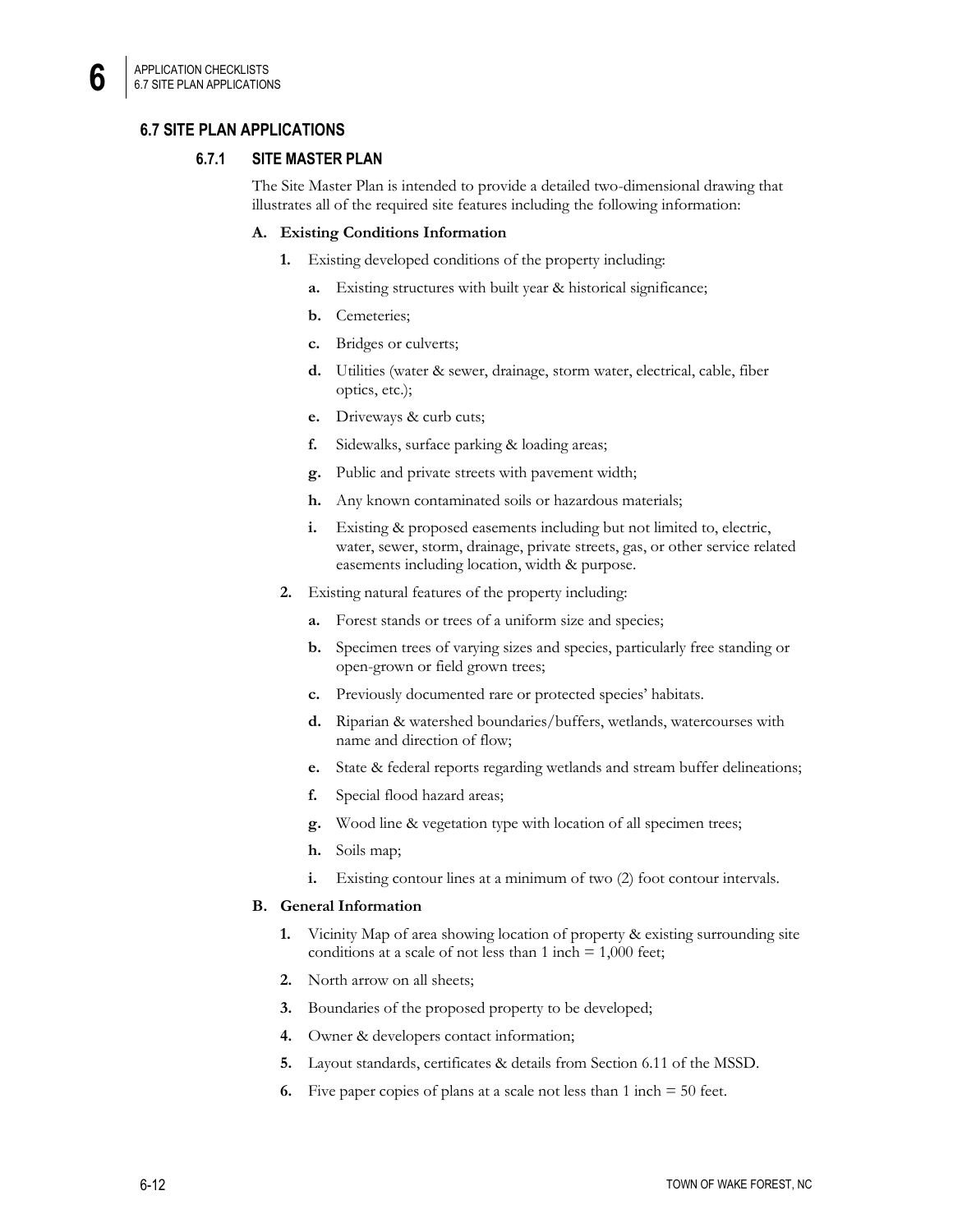**7.** Administrative fees.

#### **C. Site & Structure Information**

- **1.** Site data information (e.g., zoning, land use, wake county tax pin number, setbacks, acreage).
- **2.** Development calculations (e.g., density, lot dimensions, proposed building areas, number & size of structure(s), number of parking spaces, estimated impervious surface area calculations) in sufficient detail to show compliance with the Wake Forest UDO.
- **3.** Buildings, parking areas & driveways on site & adjacent properties;
- **4.** Street and/or right-of-way locations with street sections;
- **5.** Location of sidewalks, pedestrian ways & open space areas;
- **6.** Property lines & setback lines.
- **7.** Watercourse, land use & screening buffer areas.
- **8.** Site landscaping plan (in conceptual form only).
- **9.** Lighting plan (in conceptual form only);
- **10.** Location of all Special Flood Hazard Areas (if applicable).
- **11.** Conceptual location of subsurface utilities. Detailed engineering drawings such as (e.g. water & sewer) & on-site stormwater facilities are not required for Master Plans, except that horizontal water & sewer locations shall be required by the City of Raleigh Public Utilities Department.

#### **6.7.2 SITE CONSTRUCTION PLAN**

A Construction Plan is intended to provide a full & complete set of engineered drawings necessary for final permitting & construction that illustrates all of the required site features including the following information:

- **A. Existing Conditions Information:** See 6.7.1.A above for required information.
- **B. General Information** 
	- **1.** Vicinity Map of area showing location of property & existing surrounding site conditions at a scale of not less than  $1$  inch  $= 1,000$  feet;
	- **2.** North arrow on all sheets;
	- **3.** Boundaries of the proposed property to be developed;
	- **4.** Owner & developers contact information;
	- **5.** Layout standards, certificates & details from Section 6.12 of the MSSD.
	- **6.** Five paper copies of plans at a scale not less than 1 inch = 50 feet.
	- **7.** Administrative fees.

#### **C. Site & Structure Information**

- **1.** Site data table & illustration of:
	- **a.** Zoning & zoning case number;
	- **b.** Proposed land use
	- **c.** Wake county tax pin number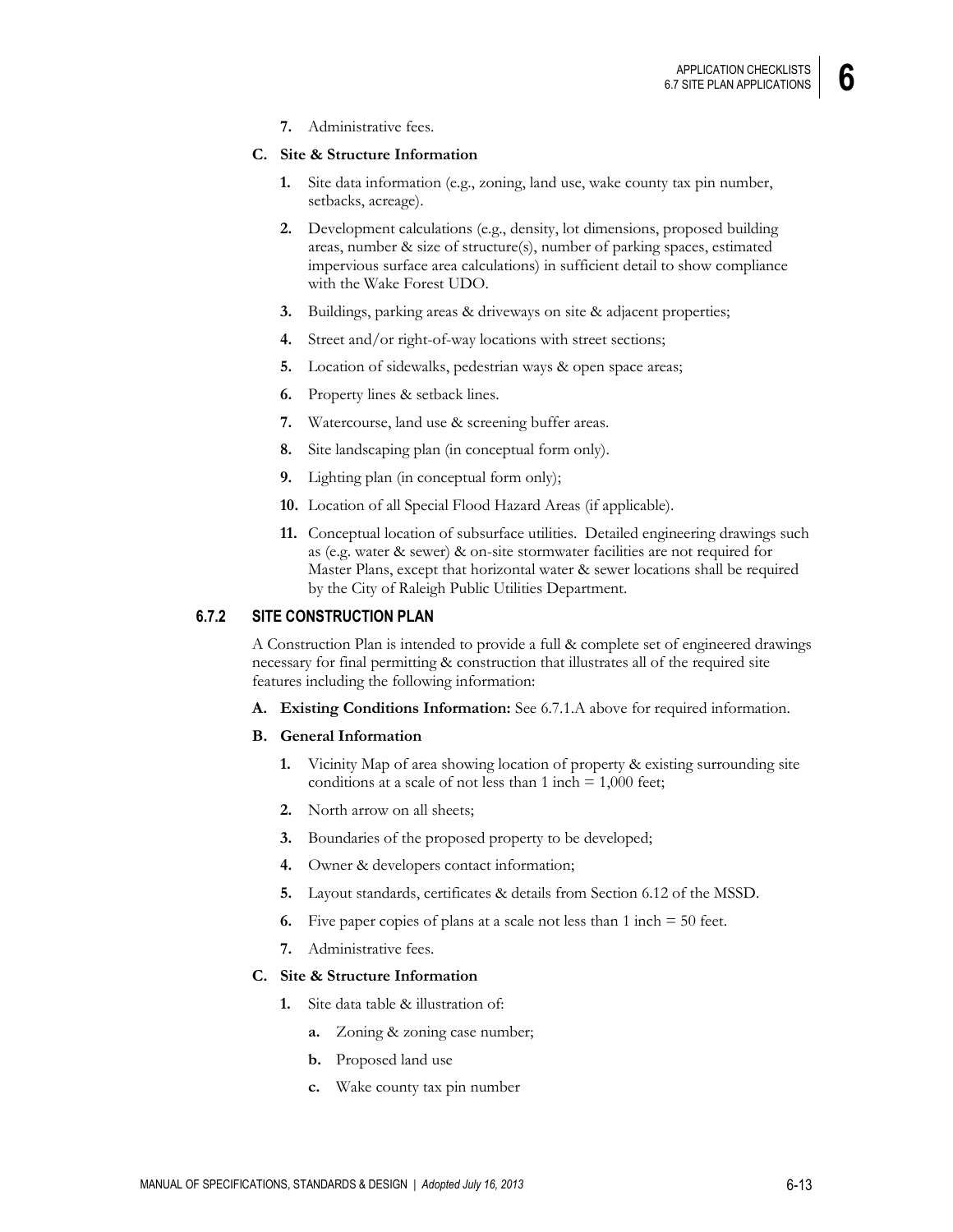- **d.** Setbacks,
- **e.** Acreage.
- **f.** Watershed & watercourse areas.
- **2.** Development Calculations & Illustration of:
	- **a.** Density
	- **b.** Lot dimensions
	- **c.** Proposed number of buildings their height & size of structure(s),
	- **d.** Number of parking spaces required & proposed,
	- **e.** Impervious surface area calculations (if applicable)
- **3.** Buildings, parking areas & driveways on site & adjacent properties;
- **4.** Location of sidewalks, pedestrian ways & open space areas;
- **5.** Location & method of garbage containment & disposal;
- **6.** Property lines & setback lines.
- **7.** Location and height of all retaining walls;
- **8.** Watercourse, land use & screening buffer areas.
- **9.** Site landscaping plan (see 6.8 & Chapter 8 of UDO for details).
- **10.** Lighting plan (see Chapter 10 for details).
- **11.** Location & dimensions of all easements on & abutting the property.
- **12.** Location of all Special Flood Hazard Areas (if applicable).

#### **D. Streets & Traffic Control**

- **1.** Linear footage of all public streets.
- **2.** Street and/or right-of-way locations with street sections;
- **3.** Provisions & design of all on & off site roadway improvements.
- **4.** All traffic control signage & it's conformance to the MSSD.
- **5.** Plan-profile drawings at a scale of 1 inch = 50 feet showing street grades & cross sections.

#### **E. Utilities**

- **1.** Detailed stormwater, grading & erosion control information per the MSSD.
- **2.** Detailed water & sewer information per City of Raleigh Public Utilities.
- **3.** Linear footage of all storm drainage facilities;
- **4.** Tree Save Areas & protection measures.
- **F. Landscape Plan:** When a Site Construction Plan review is required by the UDO, the Construction Plan shall include a detailed Landscape Plan with the following elements:
	- **1.** Existing vegetation and landscaping including the location, condition, and diameter at breast height (DBH) of all specimen trees that are 20" DBH and greater and all native flowering trees 8" DBH and greater including their critical root zones; and, any designated Historic or landmark trees;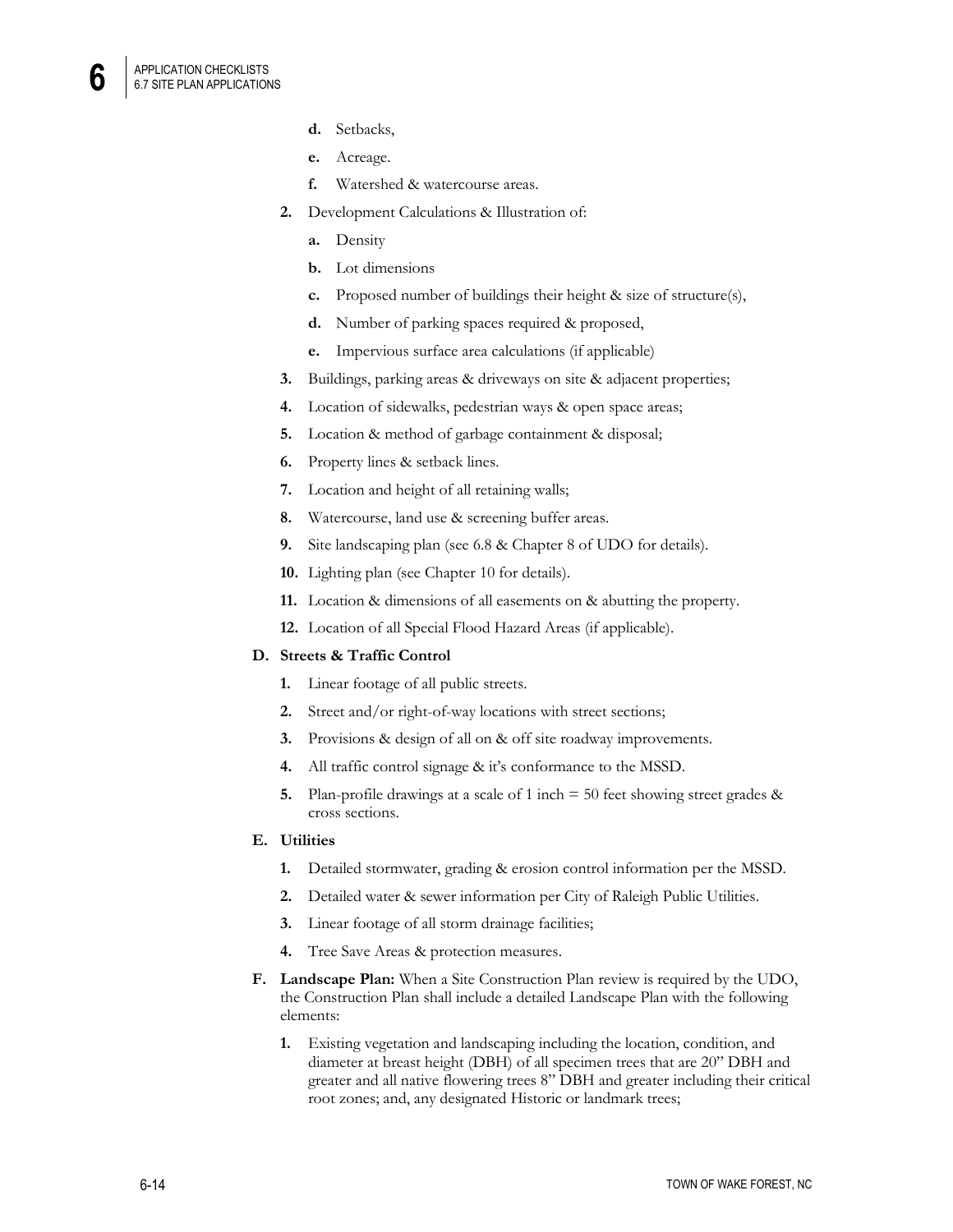- **2.** Locations of new planting material with a plant list that includes common and botanical plant names, baseline requirement (canopy or understory), quantity, caliper, height and spacing;
- **3.** Locations and dimensions of planting areas, parking lot islands, streetyards and bufferyards, areas of reforestation, and the location and dimensions of walls, berms, and fencing;
- **4.** The delineation of existing vegetation which is to be maintained or preserved as a Tree Save Area ("TSA") to meet or supplement the requirements of this section including their critical root zones;
- **5.** Locations of waterbodies and required watercourse buffers, overhead and underground utilities, easements, sight triangles, and the limits of land disturbance, clearing, grading, and trenching:
- **6.** All applicable details, specifications, procedures and schedules for new tree and shrub installation, transplanting, tree wells, tree staking, etc.;
- **7.** The location and description of all tree protection measures which are to be utilized;
- **8.** The planting schedule which is to be followed for the installation of all new plant material;
- **9.** All notes and certificates required for any Tree Clearing activity.
- **G. Landscape Maintenance Plan:** The following statement shall be placed on the landscape sheet prior to plan approval. This statement must be individualized based on each site and/or subdivision plan. This should be done by a certified landscape architect.

*"The owners of the property and their agents, heirs, or assigns shall be responsible for the installation, preservation, and maintenance of all planting and physical features shown on this plan. Failure to maintain all plantings in accordance with this plan may constitute a violation of this Ordinance and may result in fines. The owners shall be responsible for maintenance of the vegetation, including but not limited to:*

- *1. Fertilization (optional).*
- *2. Pruning within limits (applicant must define limits).*
- *3. Pest control.*
- *4. Mulching.*
- *5. Mowing (if any).*
- *6. Protection of the root zones from equipment, construction and related materials, etc.*
- *7. Method of irrigation.*
- *8. Other continuing maintenance operations."*

#### **6.7.3 FINAL PLAT**

See Section 6.9.1 below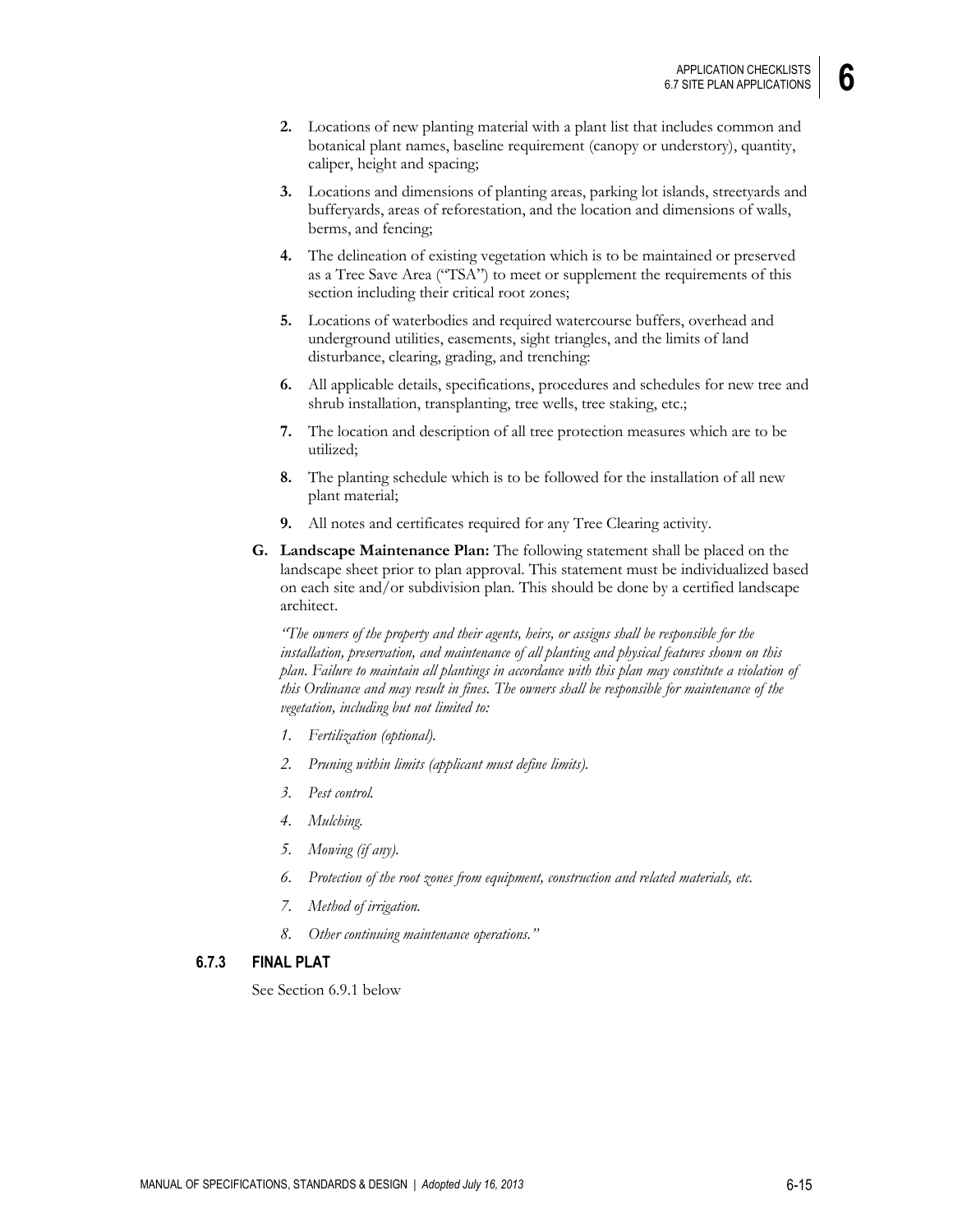## **6.8 ARCHITECTURAL DESIGN REVIEW**

#### **6.8.1 SUBMITTAL REQUIREMENTS**

All applications for Architectural Design Review must submit a Sketch Plan and Building Elevations for Design Review to the Administrator and the Design Review Board (if applicable) in accordance with Chapter 15 of the UDO. Building Design Standards for specific Urban Districts and requirements for specific Building Types (Civic/Institutional, Residential, Commercial, & Industrial) can be found in Chapter 5 of the UDO. In addition to these requirements, the submitted application should include the following:

#### **A. General**

- **1.** A location map with north arrow, dimensions of site boundaries, acreage, information about ownership and uses, and existing or potential uses of adjacent property;
- **2.** Scaled drawings of the floor plans. Include square footage figures for each floor. Show all proposed door and window locations;
- **3.** One 24" x 36" rendered elevations of each façade indicating heights, floor levels, and materials;
- **4.** Illustrative perspective renderings of the proposed building(s), including at least one eye-level view from a public right-of-way and one view illustrating the character of any adjacent buildings in context;
- **5.** One 18" x 24" color rendering of each façade is required. Rendered elevations should describe location and use of each color and material. Building materials/colors for roof roofing, siding, doors, windows, etc.
- **6.** Administrative fee.
- **B. Overall Requirements:** The application should provide evidence that clearly illustrates the following requirements have been met in the design of the building(s).
	- **1.** Varied roof line;
	- **2.** Unify individual storefronts in one building while varying the look and providing distinctiveness from storefront to storefront;
	- **3.** Facades greater than 100 feet interrupted by recesses, projections, windows, awning, arcades, color, texture, and/or material. All facades visible from the street or adjoining properties feature characteristics similar to the front;
	- **4.** Customer entrances featuring one or more canopies, porticos, arcades, arches, wing walls, and planters;
	- **5.** High quality exterior building materials, e.g. brick, stucco, wood, stone tinted/textured decorative concrete masonry units, or similar materials;
	- **6.** Colors harmonious with surrounding development and that reflect the traditional concept of the town. Colors should be earth tone, muted, subtle, or neutral colors;
	- **7.** Trash containment devices located and/or screened so as not to be visible from streets or other properties. Screening of trash containment areas should match colors and materials used on building;
	- **8.** Mechanical and utility equipment located and/or screened so as not to be visible from streets or other properties, including equipment located on the roof.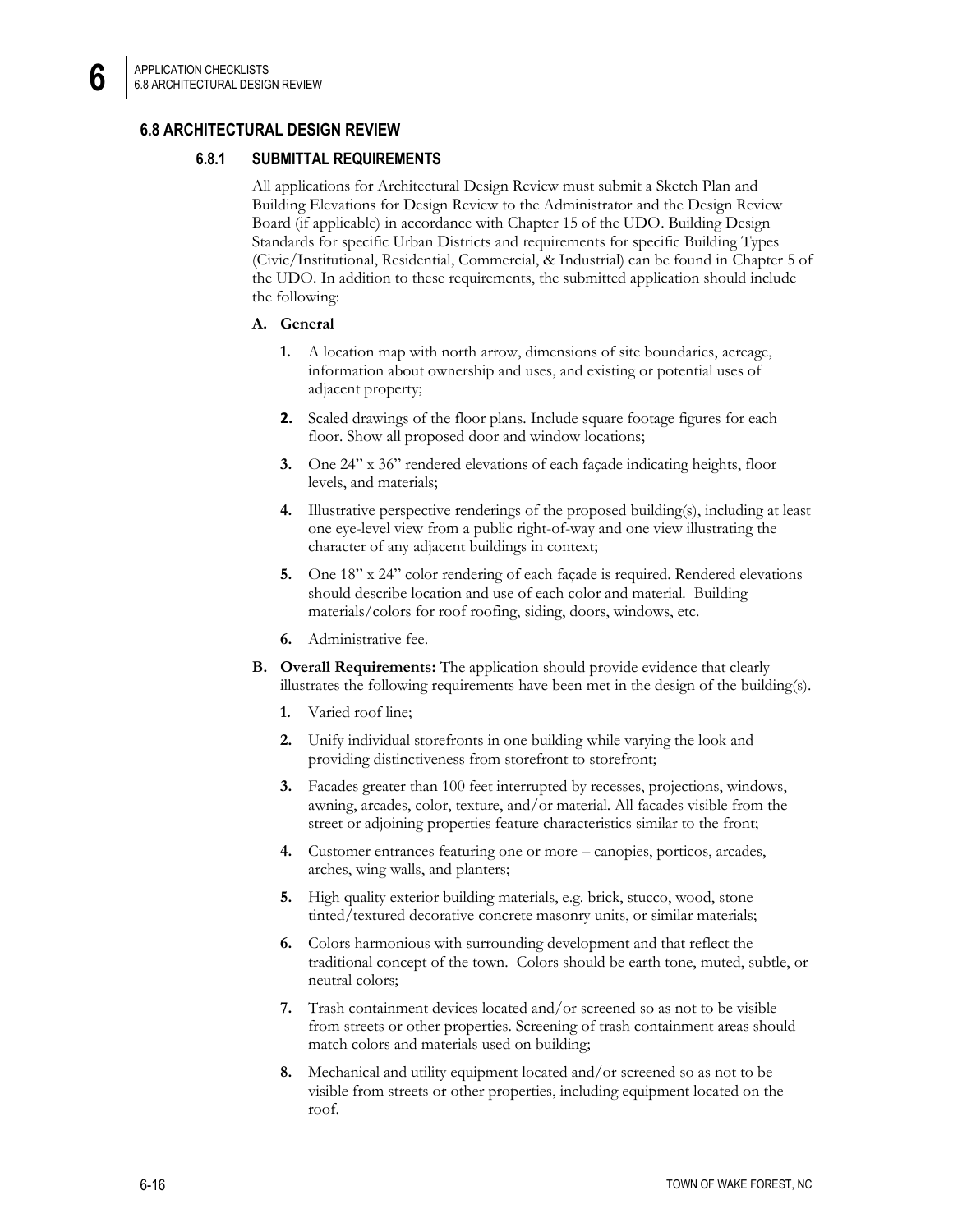#### **6.9 SUBDIVSION APPLICATIONS**

The purpose of this section is to provide a guide for the preparation of applications for Minor and Major Subdivisions in accordance with Chapter 15 of the UDO.

#### **6.9.1 MINOR SUBDIVISIONS & FINAL PLAT**

The following information shall be required in all applications for Minor Subdivisions and Final Plats.

- **A. Zoning of Trac**t: Zoning classification on the land to be subdivided and on adjoining land.
- **B. Boundary:** The exact boundary lines of the tract(s) to be subdivided (fully dimensioned by lengths and bearings) and the location of intersecting boundary lines of adjoining lands, with adjacent subdivisions identified by official maps. The square footage and acreage of the resultant lots shall also be included.
- **C. Monument and Control Corners:** The accurate locations and descriptions of all monuments, markers, and control points.
- **D. Survey Data:** Sufficient data to determine readily and reproduce on the ground every straight or curved boundary line, street line, lot line, right-of-way, easement line, and setback line, including dimensions, bearings, or deflection angles, radii, arcs, chords, central angles, and tangent distances for the center line of curved streets and curved property lines that are not the boundary of curved streets. All dimensions shall be measured to the nearest one-hundredth (1/100th) of a foot and all angles to the nearest one-half  $(\frac{1}{2})$  minute.
- **E. Elevation Flood Data:** Base flood elevation data shall be provided for subdivision proposals greater than fifty (50) lots or five (5) acres, whichever is less.
- **F. Streets:** The widths, and names where appropriate, of all proposed streets and alleys, and of all adjacent streets and alleys, and easements which shall be properly located.
- **G. Easements:** The location of all rights-of-way, easements, and areas to be dedicated to public use with the purpose of each stated.
- **H. Names and Vicinity Map:** The name of the owner, and the surveyor, landscape architect, engineer, and their respective addresses and telephone numbers. Also, the name of the subdivision and a sketch vicinity map showing relationship between subdivision and surrounding areas at a legible scale. The vicinity map should be drawn to a scale of  $1" = 800'$  and a north arrow shown.
- **I. Building Setback Lines:** Minimum building setback lines.
- **J. Block and Lot Numbers**. The blocks numbered consecutively throughout the entire subdivision and the lots numbered consecutively throughout each block.
- **K. Deed Restrictions on the Property:** A statement indicating whether deed restrictions exist, the subject, and location.
- **L. Date:** Date of the survey and plat preparation, a north arrow indicating whether true or magnetic, and graphic scale.
- **M. Administrative Fees:** The appropriate filing fees, as determined by the Board of Commissioners, shall be paid to the Town of Wake Forest, North Carolina for each submittal of an administrative final plat.
- **N. Required Certificates/Approvals:** The certificates and approvals listed below signed, stamped and dated appropriately.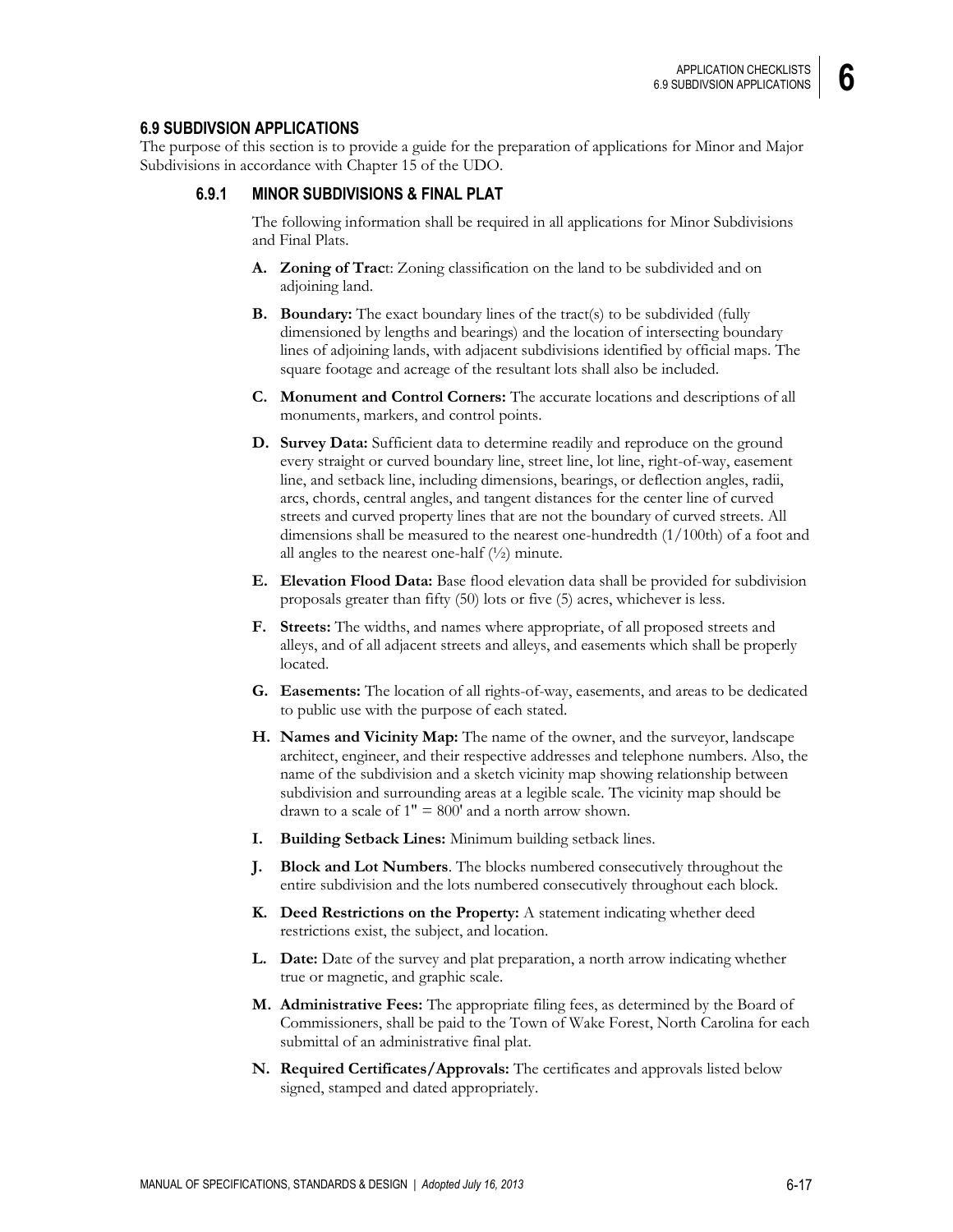#### **Certificate of Ownership and Dedication**

I hereby certify that I am the owner of the property shown and described hereon, which is located in the subdivision jurisdiction of Wake Forest, and that I hereby adopt this plan with my free consent, establish minimum building setback lines, and dedicate all streets, alleys, walks, parks, and other sites and easements to public or private use as noted.

Date Owner(s)

#### **Certificate of Survey and Accuracy**

I , certify that this plat was drawn under my supervision from (an actual survey made under my supervision) (Deed description recorded in Book  $\_\_\_$ , Page  $\_\_\_$ , etc.); (other); that the boundaries not surveyed are shown as broken lines plotted from information found in Book \_\_\_\_\_, Page ; that this plat was prepared in accordance with G.S. 47\_30 as amended. Witness my original signature, registration number and seal this the day of A.D., 20 .

(Surveyor)

Registration Number

#### **Approval from Wake County Health Department**

If septic tanks are to be installed, a letter from the Wake County Health Department will be required indicating their approval of the subdivision.

 $\overline{a}$ 

Date Approving Authority

#### **Approved for Recording by the Town of Wake Forest**

State of North Carolina – County of Wake

I, \_\_\_\_\_\_\_\_\_\_\_\_\_\_\_\_\_\_\_\_\_, Review Officer of the Town of Wake Forest, certify that the map or plat to which this certification is affixed meets all statutory requirements for recording.

 $\overline{a}$ 

Date Town Clerk

(SEAL OR STAMP)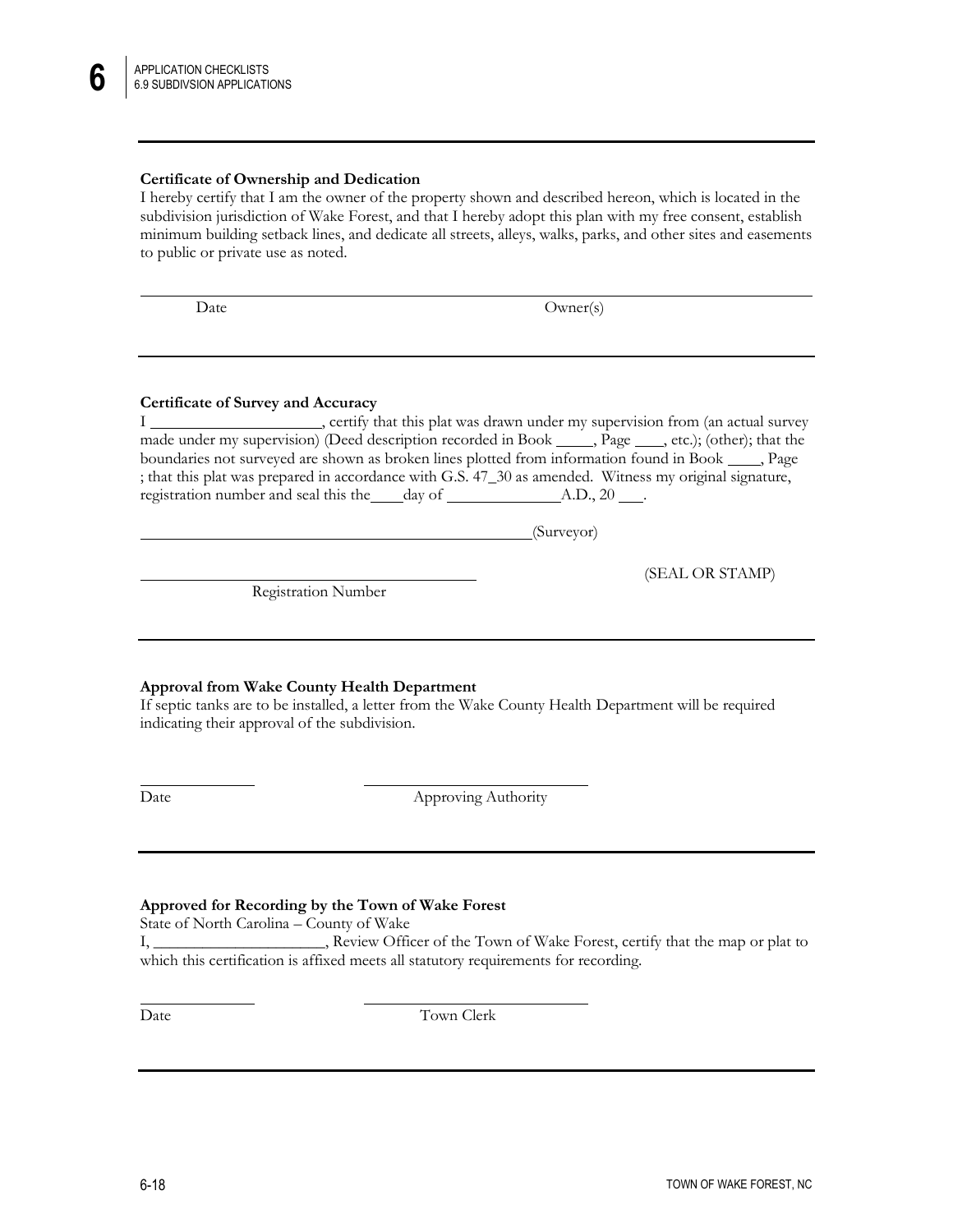#### **6.9.2 MAJOR SUBDIVISION – MASTER PLAN**

The Subdivision Master Plan is intended to provide a detailed two-dimensional drawing that illustrates all of the required site features including the following information:

**A. Existing Conditions Information:** See 6.7.1.A above for required information.

#### **B. General Information**

- **1.** Vicinity Map of area showing location of property & existing surrounding site conditions at a scale of not less than  $1$  inch  $= 1,000$  feet;
- **2.** North arrow on all sheets;
- **3.** Boundaries of the proposed property to be developed;
- **4.** Proposed name of subdivision which shall not have the same spelling as or be pronounced similar to the name of any other subdivision located within the Town's jurisdiction.
- **5.** Owner & developers contact information;
- **6.** Layout standards, certificates & details from Section 6.11 of the MSSD.
- **7.** Five paper copies of plans at a scale not less than 1 inch = 50 feet.
- **8.** Administrative fees.

#### **C. Site Information**

- **1.** Site data information (e.g., zoning, land use, wake county tax pin number, setbacks, acreage).
- **2.** Development calculations (e.g., density, lot dimensions, estimated impervious surface area calculations) in sufficient detail to show compliance with the Wake Forest UDO.
- **3.** Street and right-of-way locations with street sections;
- **4.** Location of sidewalks & pedestrian ways.
- **5.** Proposed plans & illustration of parks & open space areas per Chapter 7 & means of ownership & maintenance.
- **6.** Property lines & setback lines.
- **7.** Watercourse, land use & screening buffer areas.
- **8.** Site landscaping plan (in conceptual form only).
- **9.** Lighting plan (in conceptual form only);
- **10.** Location of all Special Flood Hazard Areas (if applicable).
- **11.** Conceptual location of subsurface utilities. Detailed engineering drawings such as (e.g. water & sewer) & on-site stormwater facilities are not required for Master Plans, except that horizontal water & sewer locations shall be required by the City of Raleigh Public Utilities Department.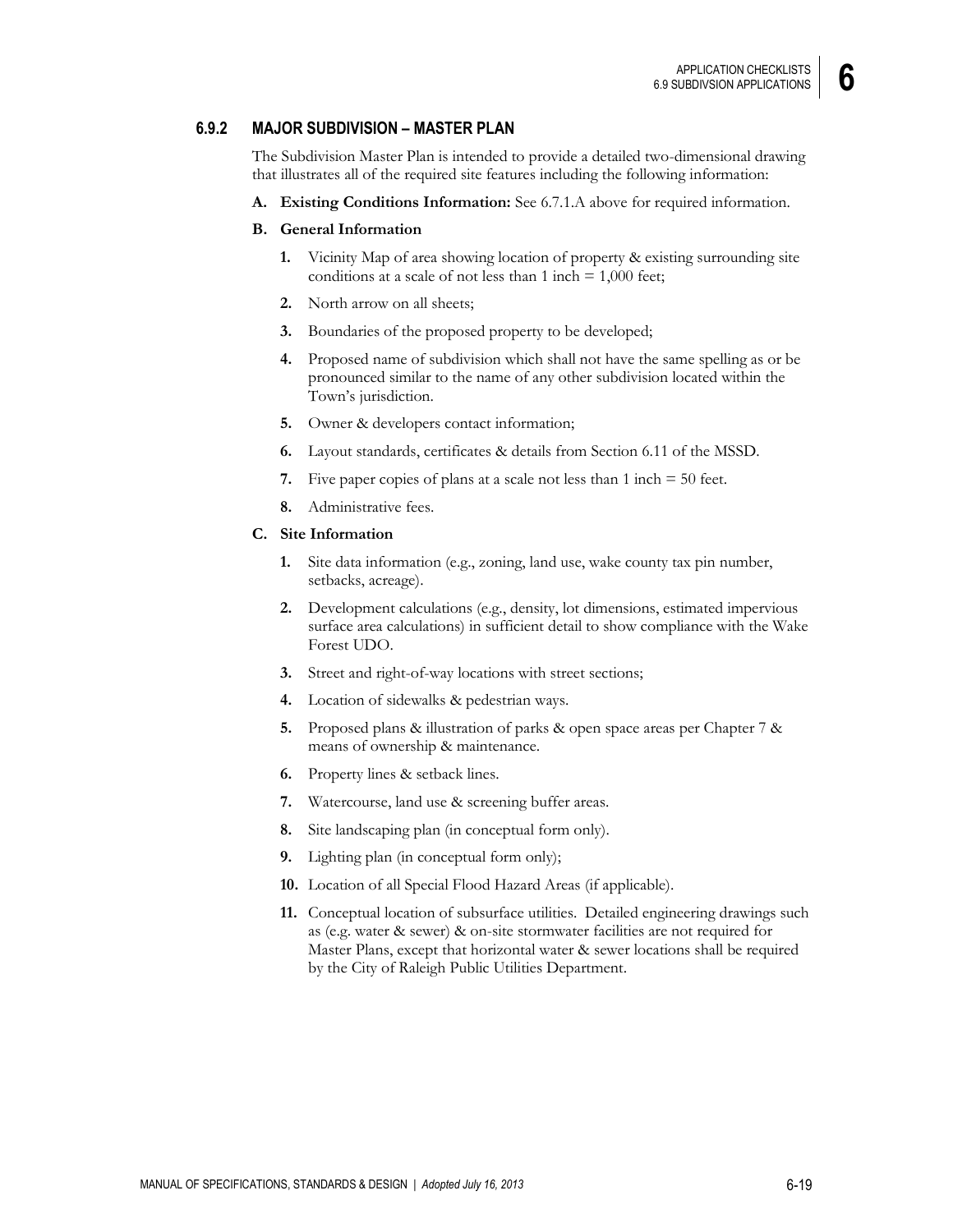



**E. Detail A: Standard Title Block**

| (NAME)            |                          | <b>SUBDIVISION</b> |
|-------------------|--------------------------|--------------------|
| PHASE (NO.)       |                          | (REVISION NO.)     |
|                   | <b>Wake Forest, N.C.</b> |                    |
| Owner(s)          |                          |                    |
| Address           |                          |                    |
| Phone             |                          |                    |
| E-mail Address    |                          |                    |
| <b>NAME OF</b>    | <b>SURVEYED:</b>         | <b>APPROVED:</b>   |
| <b>CONSULTING</b> | DRAWN:                   | DATE:              |
| <b>ENGINEERS</b>  | <b>CHECKED:</b>          | <b>SCALE:</b>      |

6-20 TOWN OF WAKE FOREST, NC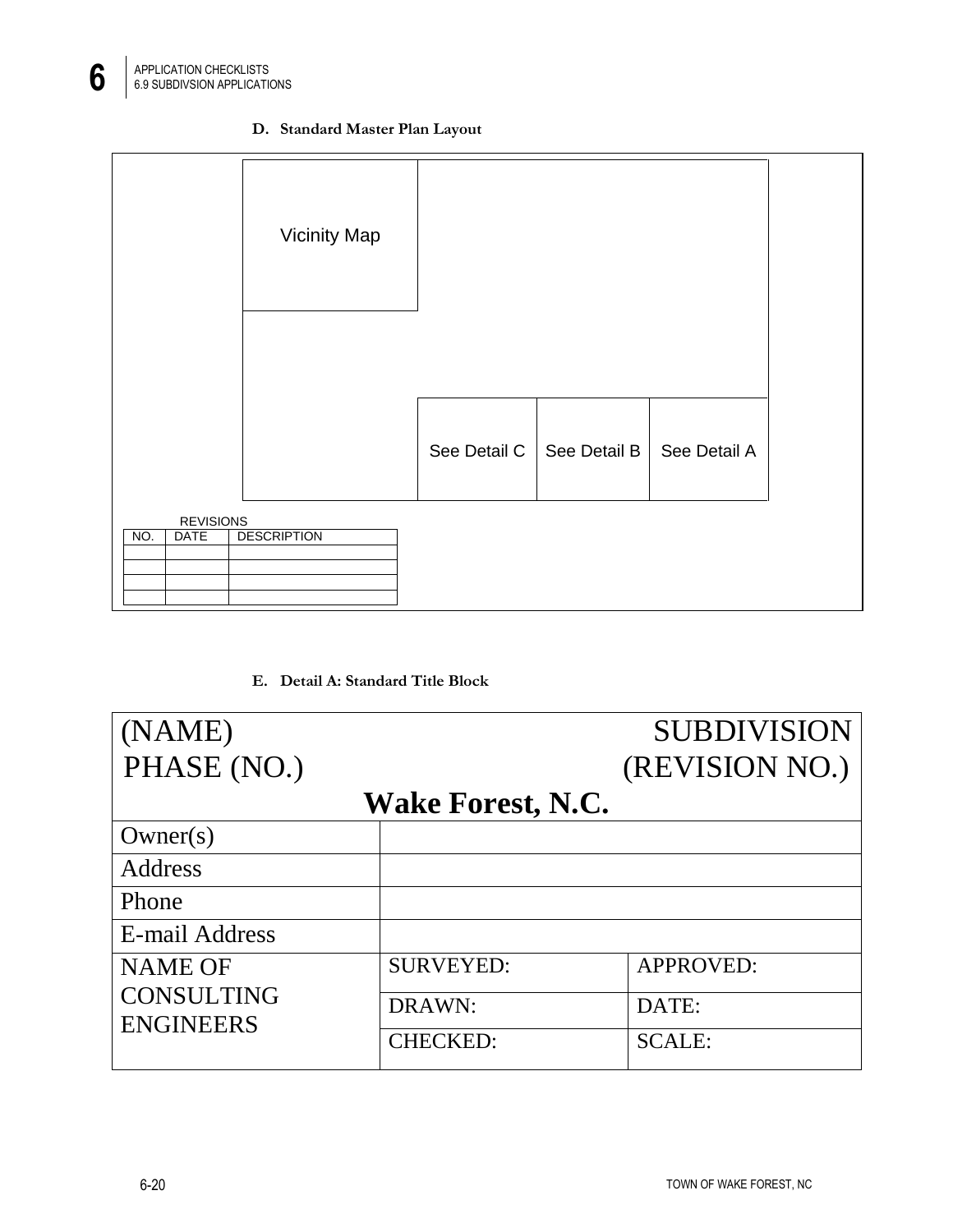**F. Detail B: Planning Board Approval Date**

## **RECOMMENDATION FOR APPROVAL BY THE WAKE FOREST PLANNING BOARD**

## **DATE**

**G. Detail B: Board of Commissioners Approval Date**

# **APPROVAL BY THE WAKE FOREST BOARD OF COMMISSIONERS**

**DATE**

## **6.9.3 MAJOR SUBDIVISIONS – CONSTRUCTION PLAN**

The Subdivision Construction Plan is intended to provide a full & complete set of engineered drawings necessary for final permitting & construction that illustrates all of the required site features including the following information:

**A. Existing Conditions Information:** See 6.7.1.A above for required information.

#### **B. General Information:**

- **1.** Vicinity Map of area showing location of property & existing surrounding site conditions at a scale of not less than  $1$  inch  $= 1,000$  feet;
- **2.** North arrow on all sheets;
- **3.** Boundaries of the proposed property to be developed;
- **4.** Proposed name of subdivision which shall not have the same spelling as or be pronounced similar to the name of any other subdivision located within the Town's jurisdiction.
- **5.** Owner & developers contact information;
- **6.** Five paper copies of plans at a scale not less than 1 inch = 50 feet.
- **7.** Layout standards, certificates & details from Section 6.12 of the MSSD.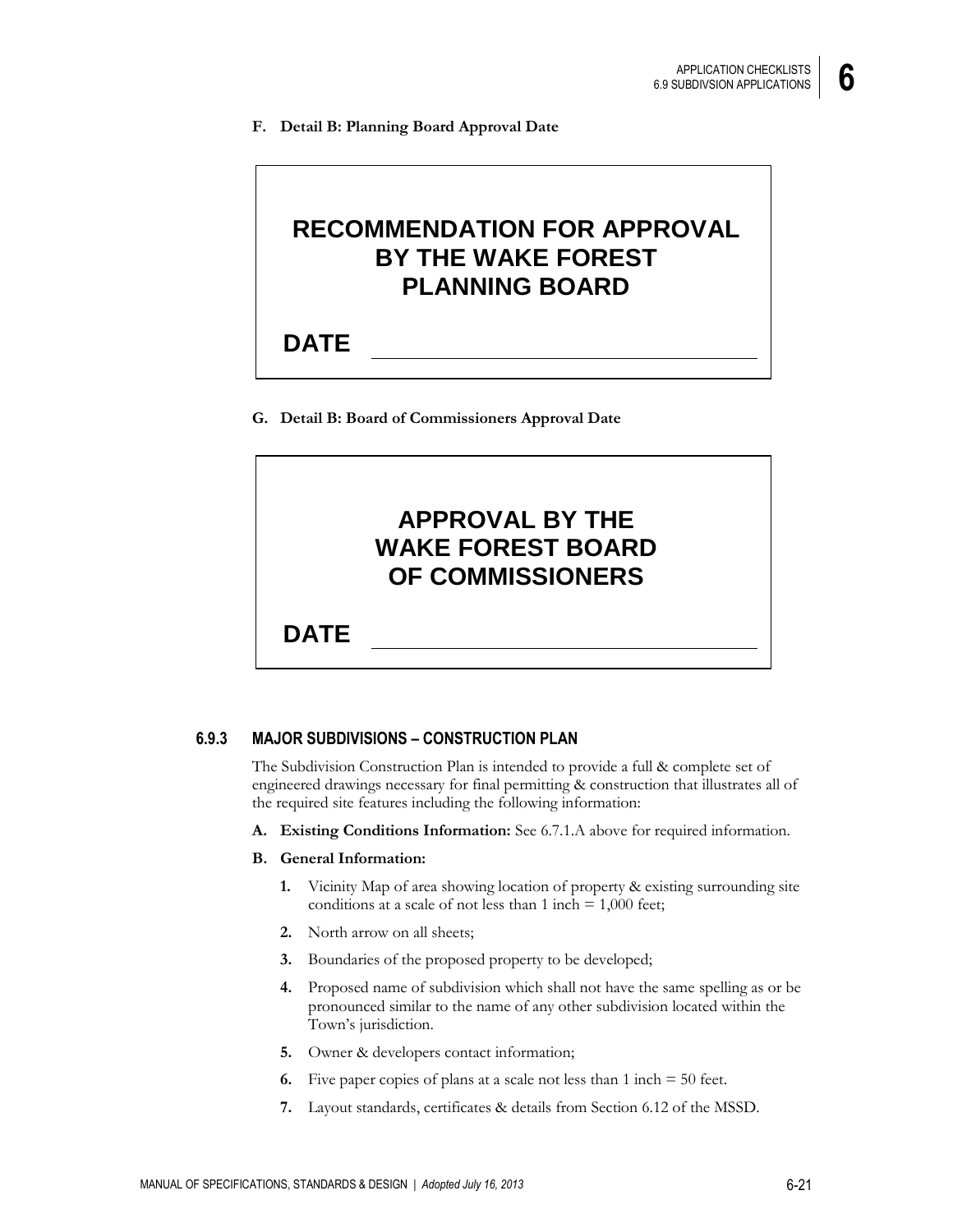**8.** Administrative fees.

#### **C. Site Information:**

- **1.** Site data table & illustration of:
	- **a.** Zoning & zoning case number;
	- **b.** Proposed land use
	- **c.** Wake county tax pin number
	- **d.** Setbacks,
	- **e.** Acreage.
	- **f.** Watershed & watercourse areas.
- **2.** Development calculations & illustration of:
	- **a.** Density
	- **b.** Proposed lot lines, size & dimensions
	- **c.** Impervious surface area calculations (if applicable)
- **3.** Location of sidewalks & pedestrian ways.
- **4.** Proposed plans & illustration of parks & open space areas per Chapter 7 & means of ownership & maintenance.
- **5.** Property lines & setback lines.
- **6.** Location and height of all retaining walls;
- **7.** Watercourse, land use & screening buffer areas.
- **8.** Landscaping & Street Tree plan (see 6.8 & Chapter 8 of UDO for details).
- **9.** Lighting plan (see Chapter 10 for details).
- **10.** Location & dimensions of all easements on & abutting the property.
- **11.** Location of all Special Flood Hazard Areas (if applicable).

#### **D. Streets & Traffic Control**

- **1.** Linear footage of all public streets.
- **2.** Street and/or right-of-way locations with street sections;
- **3.** Provisions & design of all on & off site roadway improvements.
- **4.** All traffic control signage & it's conformance to the MSSD.
- **5.** Plan-profile drawings at a scale of 1 inch = 50 feet showing street grades & cross sections.

#### **E. Utilities**

- **1.** Detailed stormwater, grading & erosion control information per the MSSD.
- **2.** Detailed water & sewer information per City of Raleigh Public Utilities.
- **3.** Linear footage of all storm drainage facilities;
- **4.** Tree Save Areas & protection measures.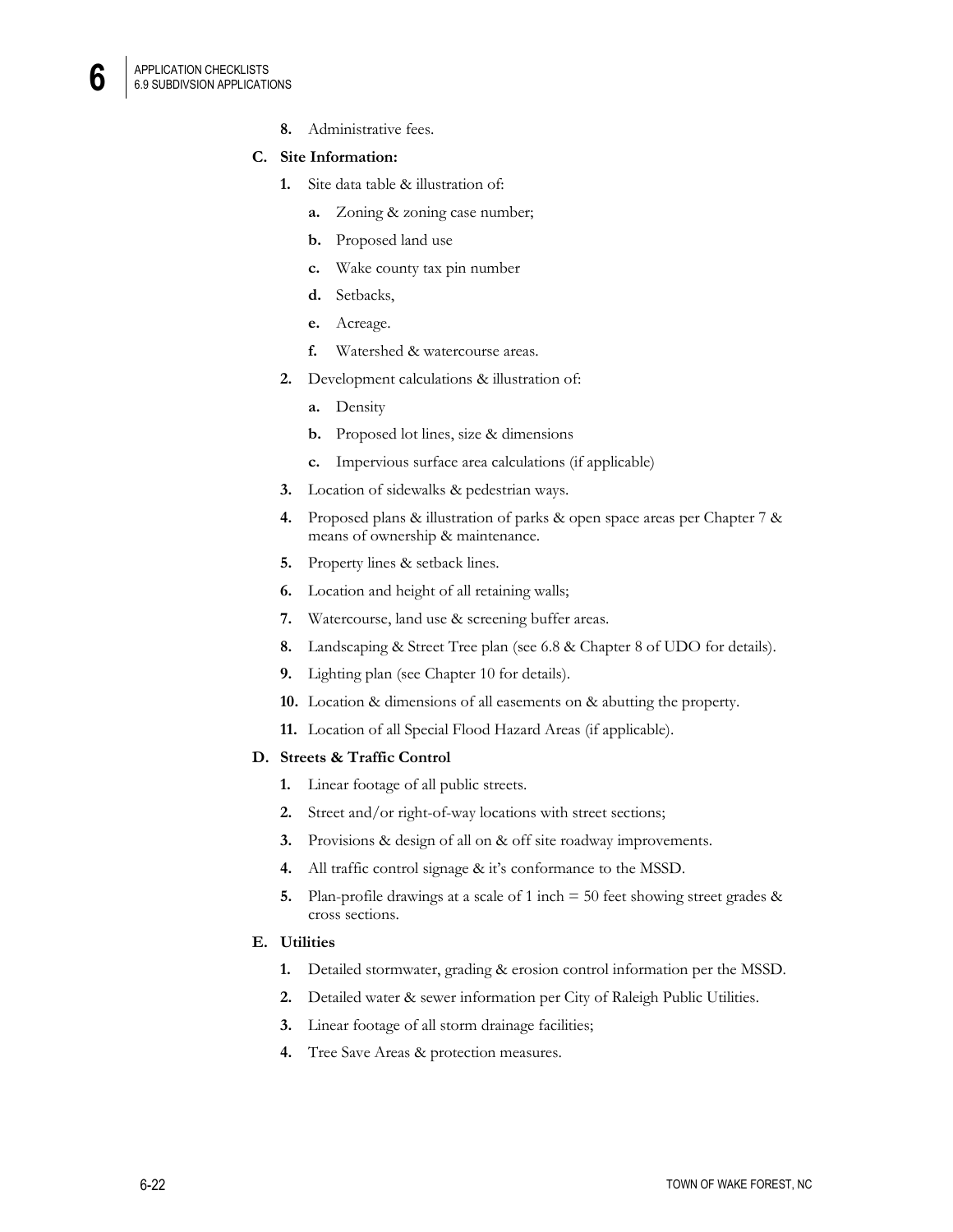- **F. Landscape Plan:** When a Major Subdivision Construction Plan review is required by the UDO, the Construction Plan shall include a detailed Landscape Plan with the following elements:
	- **1.** Existing vegetation and landscaping including the location, condition, and diameter at breast height (DBH) of all specimen trees that are 20" DBH and greater and all native flowering trees 8" DBH and greater including their critical root zones; and, any designated Historic or landmark trees;
	- **2.** Locations of new planting material with a plant list that includes common and botanical plant names, baseline requirement (canopy or understory), quantity, caliper, height and spacing;
	- **3.** Locations and dimensions of planting areas, parking lot islands, streetyards and bufferyards, areas of reforestation, and the location and dimensions of walls, berms, and fencing;
	- **4.** The delineation of existing vegetation which is to be maintained or preserved as a Tree Save Area ("TSA") to meet or supplement the requirements of this section including their critical root zones;
	- **5.** Locations of waterbodies and required watercourse buffers, overhead and underground utilities, easements, sight triangles, and the limits of land disturbance, clearing, grading, and trenching:
	- **6.** All applicable details, specifications, procedures and schedules for new tree and shrub installation, transplanting, tree wells, tree staking, etc.;
	- **7.** The location and description of all tree protection measures which are to be utilized;
	- **8.** The planting schedule which is to be followed for the installation of all new plant material;
	- **9.** All notes and certificates required for any Tree Clearing activity.
- **G. Landscape Maintenance Plan:** The following statement shall be placed on the landscape sheet prior to plan approval. This statement must be individualized based on each site and/or subdivision plan. This should be done by a certified landscape architect.

*"The owners of the property and their agents, heirs, or assigns shall be responsible for the installation, preservation, and maintenance of all planting and physical features shown on this plan. Failure to maintain all plantings in accordance with this plan may constitute a violation of this Ordinance and may result in fines. The owners shall be responsible for maintenance of the vegetation, including but not limited to:*

- *1. Fertilization (optional).*
- *2. Pruning within limits (applicant must define limits).*
- *3. Pest control.*
- *4. Mulching.*
- *5. Mowing (if any).*
- *6. Protection of the root zones from equipment, construction and related materials, etc.*
- *7. Method of irrigation.*
- *8. Other continuing maintenance operations."*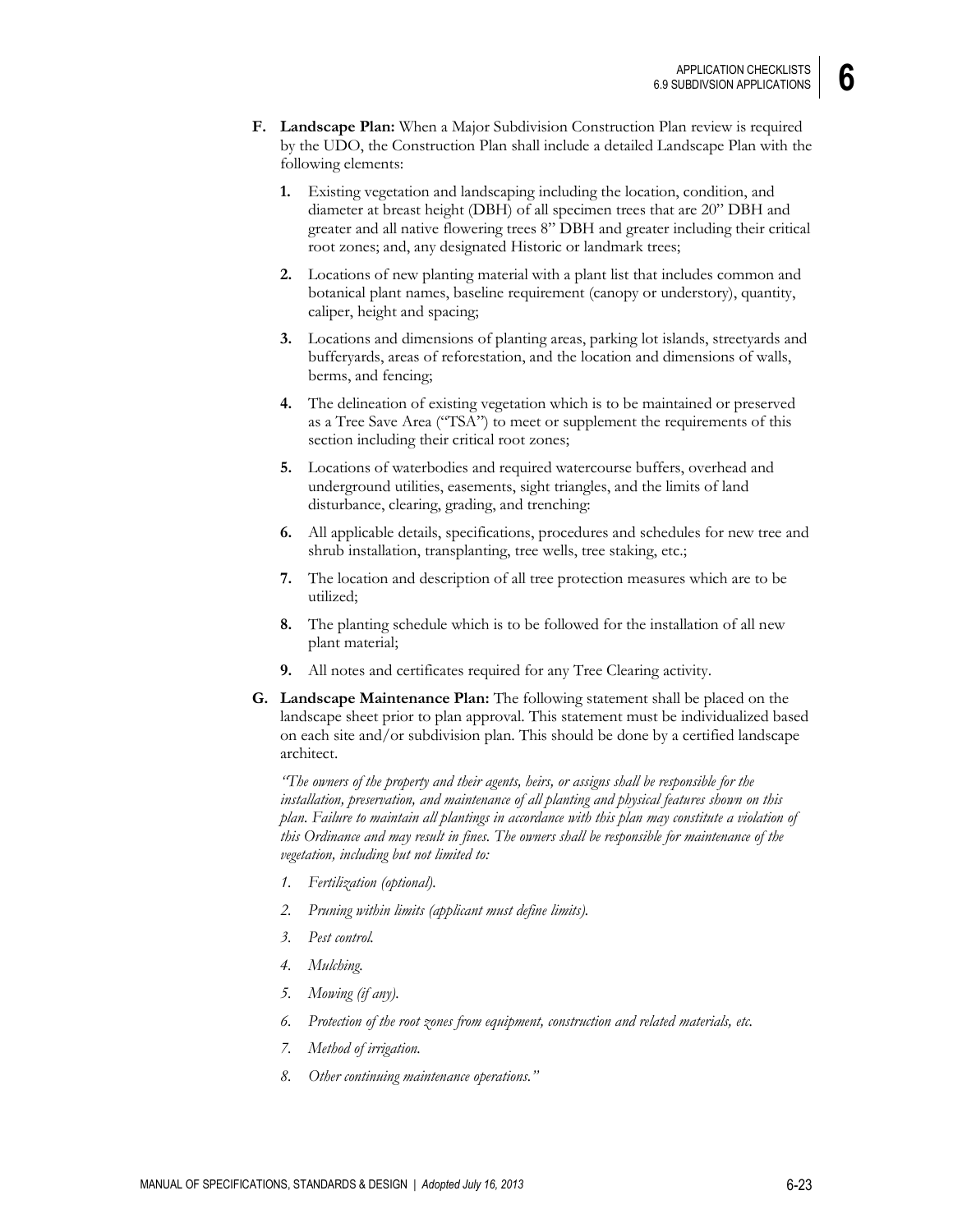## **H. Standard Construction Plan Layout**



## **I. Detail A: Standard Title Block**

| (NAME)                                                  |                  | <b>SUBDIVISION</b> |  |  |
|---------------------------------------------------------|------------------|--------------------|--|--|
| PHASE (NO.)                                             |                  | (REVISION NO.)     |  |  |
| <b>Wake Forest, N.C.</b>                                |                  |                    |  |  |
| Owner(s)                                                |                  |                    |  |  |
| Address                                                 |                  |                    |  |  |
| Phone                                                   |                  |                    |  |  |
| E-mail Address                                          |                  |                    |  |  |
| <b>NAME OF</b><br><b>CONSULTING</b><br><b>ENGINEERS</b> | <b>SURVEYED:</b> | <b>APPROVED:</b>   |  |  |
|                                                         | DRAWN:           | DATE:              |  |  |
|                                                         | <b>CHECKED:</b>  | <b>SCALE:</b>      |  |  |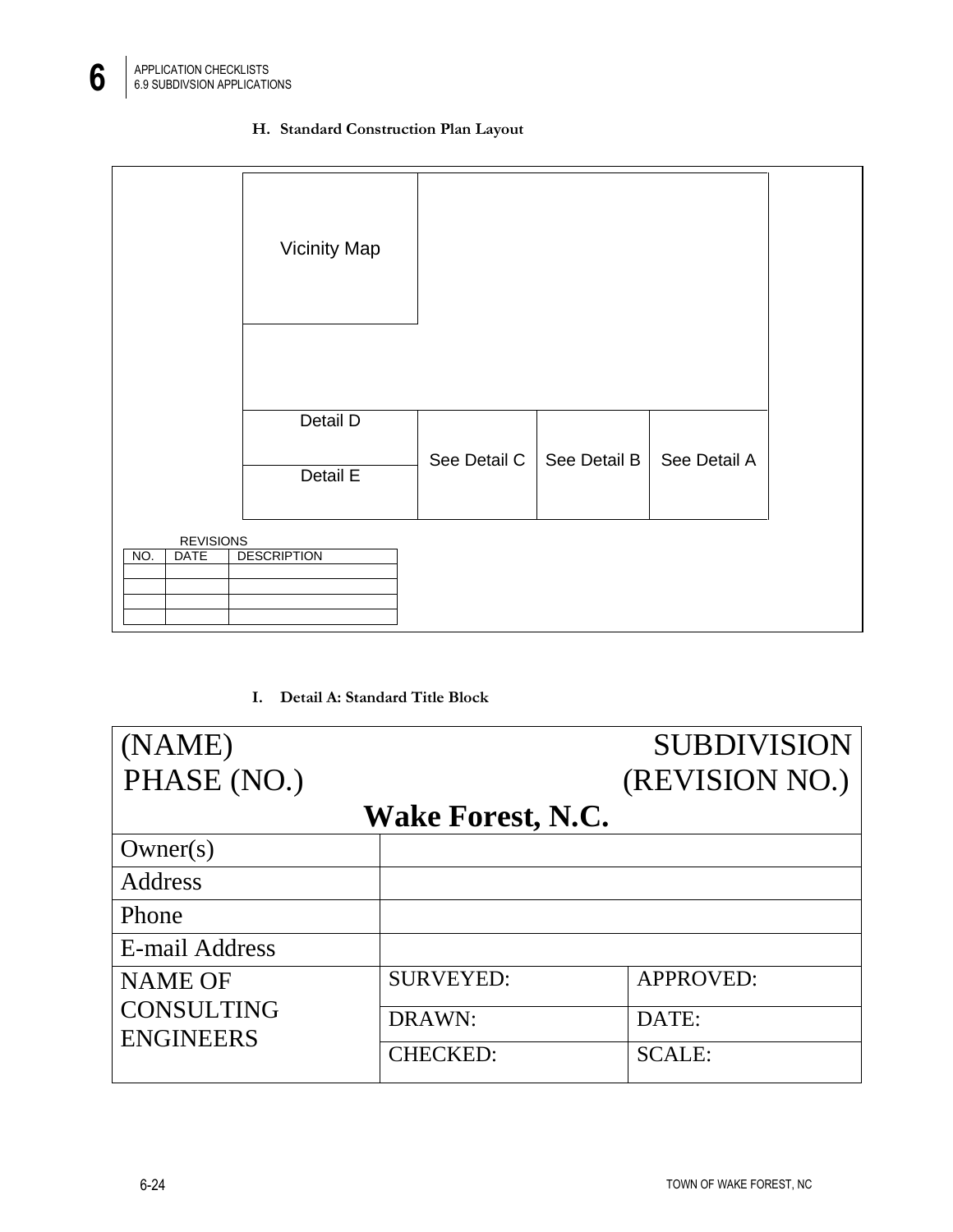#### **J. Detail B: Approval Dates\***

| THESE PLANS HAVE BEEN APPROVED FOR CONSTRUCTION BY THE TOWN OF<br><b>WAKE FOREST.</b> |      |  |
|---------------------------------------------------------------------------------------|------|--|
| <b>Engineering Department</b>                                                         | Date |  |
| <b>Public Works Department</b>                                                        | Date |  |
| <b>Erosion &amp; Sediment Control</b>                                                 | Date |  |
| <b>Fire Prevention</b>                                                                | Date |  |
| Accessibility                                                                         | Date |  |
| <b>Planning Department</b>                                                            | Date |  |
| <b>City of Raleigh Public Utilities Department</b>                                    | Date |  |

\*Provide Detail B on all construction plan sheets.

#### **K. Detail C: Installation Instructions**

ALL PUBLIC FACILITIES, INCLUDING UTILITIES, SIDEWALKS, AND HANDICAP RAMPS ARE TO BE CONSTRUCTED ON ALL STREETS AS SPECIFIED BY TOWN STANDARDS. THESE FACILITIES HAVE BEEN APPROVED BY THE TOWN OF WAKE FOREST AND SHALL BE SO INSTALLED UNLESS A CHANGE IS APPROVED BY THE TOWN OF WAKE FOREST.

#### **L. Detail D: Review Engineer Disclaimer**

EXECUTION OF THIS CONSTRUCTION PLAT BY THE REVIEW ENGINEER FOR THE TOWN OF WAKE FOREST IN NO WAY LIMITS THE RESPONSIBILITY OF THE OWNER AND ENGINEER OF RECORD WITH REGARD TO COMPLIANCE WITH ALL FEDERAL, STATE, AND LOCAL STANDARDS AND/OR CONDITIONS.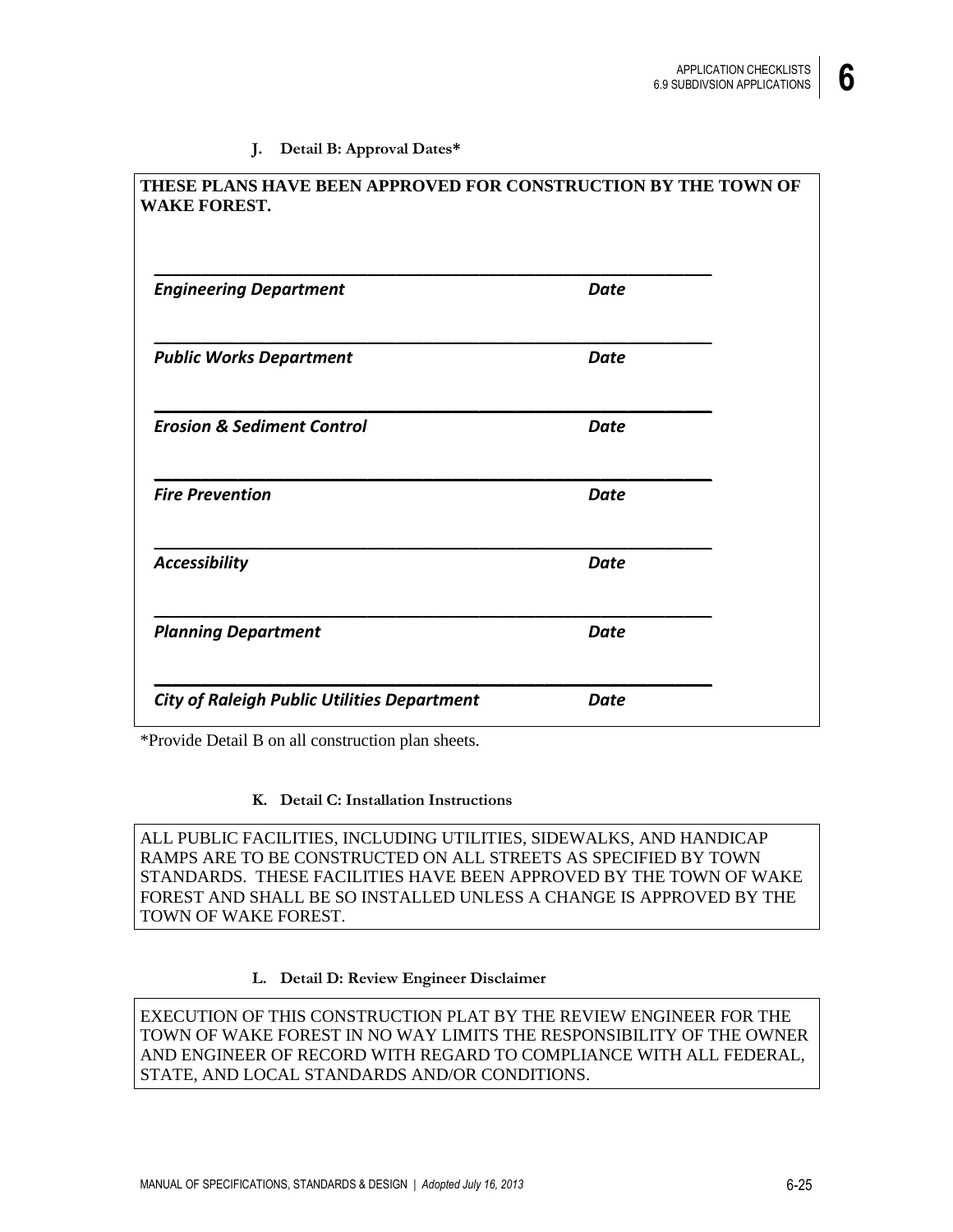## **M. Detail E: Owner Certificate**

OWNER HEREBY CERTIFIES AND AGREES TO TAKE SUCH ACTION AS MAY BE REQUIRED BY THE TOWN OF WAKE FOREST TO CORRECT ANY ERRORS, OMISSIONS OR NON-COMPLIANCE WITH TOWN STANDARDS AND/OR CONDITIONS DESCRIBED IN THIS CONSTRUCTION PLAT, INCLUDING RE-SUBMISSION OR RE-EXECUTION OF THIS CONSTRUCTION PLAT WITH THE APPROPRIATE CORRECTIONS AND/OR REVISIONS.

| wner |
|------|
|      |

Date